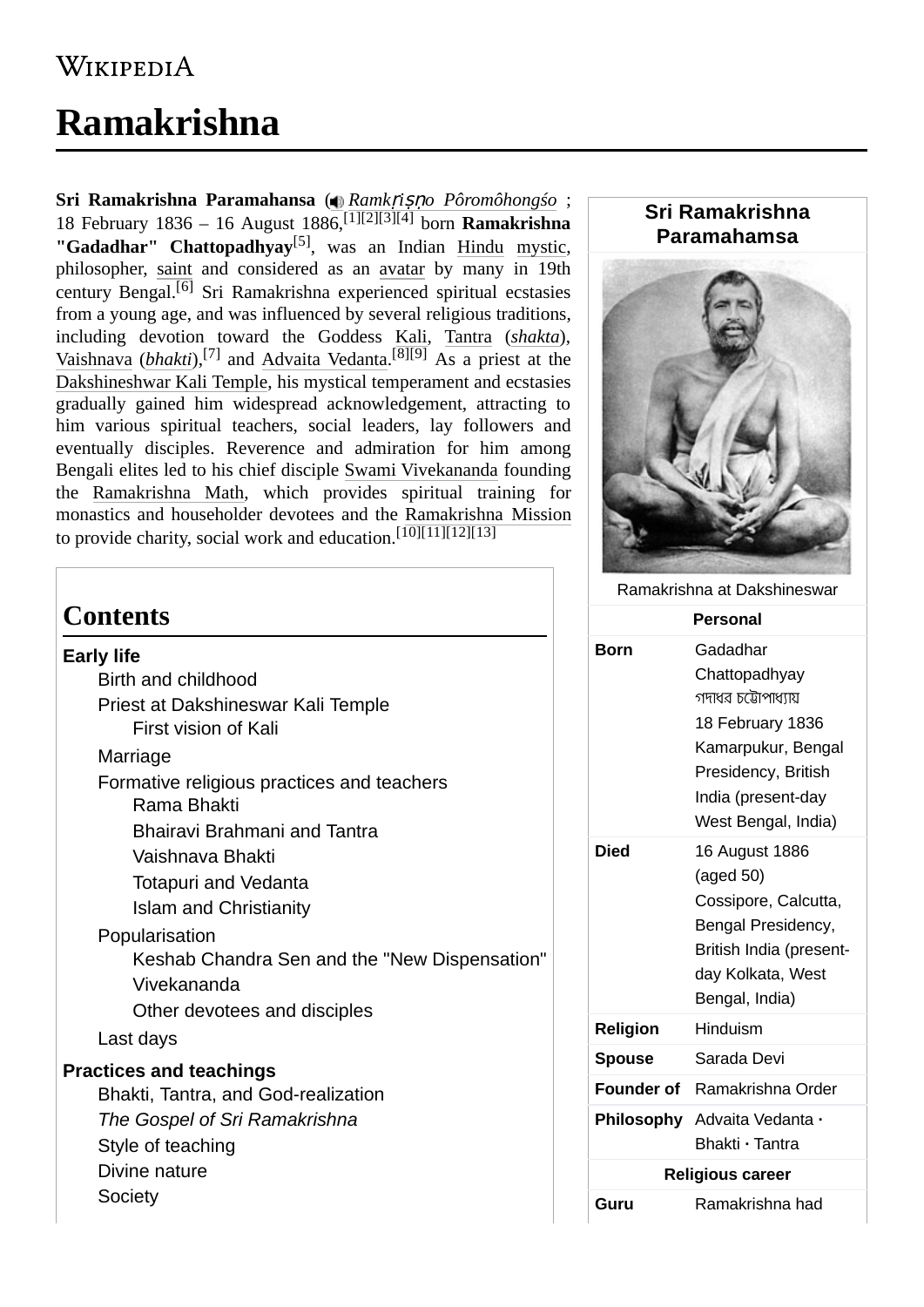| <b>Reception and legacy</b><br><b>Views and studies</b><br>Transformation into neo-Vedantin | many gurus including,<br>Totapuri, Bhairavi<br><b>Brahmani</b>                    |  |
|---------------------------------------------------------------------------------------------|-----------------------------------------------------------------------------------|--|
| Psychoanalysis                                                                              | <b>Disciples</b>                                                                  |  |
| Romain Rolland and the "Oceanic feeling"<br>The Analyst and the Mystic                      | Swami Vivekananda and others                                                      |  |
| <b>Kali's Child</b>                                                                         | <b>Honors</b><br>Paramahamsa                                                      |  |
| See also                                                                                    | <b>Quotation</b>                                                                  |  |
| <b>Notes</b>                                                                                | He is born in vain who, having attained the human                                 |  |
| <b>References</b>                                                                           | birth, so difficult to get, does not attempt to realise<br>God in this very life. |  |
| <b>Sources</b>                                                                              |                                                                                   |  |
| <b>Further reading</b>                                                                      |                                                                                   |  |
| <b>External links</b>                                                                       |                                                                                   |  |
|                                                                                             |                                                                                   |  |

### <span id="page-1-0"></span>**Early life**

### <span id="page-1-1"></span>**Birth and childhood**

Sri Ramakrishna was born on 18 February 1836,  $^{[1]}$  $^{[1]}$  $^{[1]}$  in the village of [Kamarpukur](https://en.wikipedia.org/wiki/Kamarpukur), in the [Hooghly district](https://en.wikipedia.org/wiki/Hooghly_district) of [West Bengal,](https://en.wikipedia.org/wiki/West_Bengal) [India,](https://en.wikipedia.org/wiki/India) into a very poor, pious, and orthodox [Brahmin](https://en.wikipedia.org/wiki/Brahmin) family.<sup>[\[14\]](#page-14-14)</sup> Kamarpukur was untouched by the glamour of the city and contained rice fields, tall palms, royal banyans, a few lakes, and two cremation grounds. His parents were Khudiram Chattopadhyay and Chandramani Devi. According to his followers, Sri Ramakrishna's parents experienced supernatural incidents and visions before his birth. In [Gaya](https://en.wikipedia.org/wiki/Gaya,_India) his father Khudiram had a dream in which [Bhagwan](https://en.wikipedia.org/wiki/Bhagavan) Gadadhara (a form of [Vishnu](https://en.wikipedia.org/wiki/Vishnu)), said that he would be born as his son. Chandramani Devi is said to have had a vision of light entering her womb from (Yogider [Shiv](https://en.wikipedia.org/wiki/Shiva) Mandir) [Shiva](https://en.wikipedia.org/wiki/Shiva)'s temple.[15][16]

The family was devoted to Hindu God [Rama,](https://en.wikipedia.org/wiki/Rama) and male children of Khudiram and Chandramani were given names that started with Ram or Rama: Ramkumar, Rameswar, and Ramakrishna.<sup>[\[17\]](#page-15-0)</sup> There has been some dispute about the origin of the name Ramakrishna, but there is "...evidence which proves beyond doubt that the name 'Ramakrishna' was given to him by his father..."[\[18\]](#page-15-1) Ramakrishna confirmed this himself, as recorded in "M"s diaries, "I was a pet child of my father. He used to call me Ramakrishnababu."[\[19\]](#page-15-2)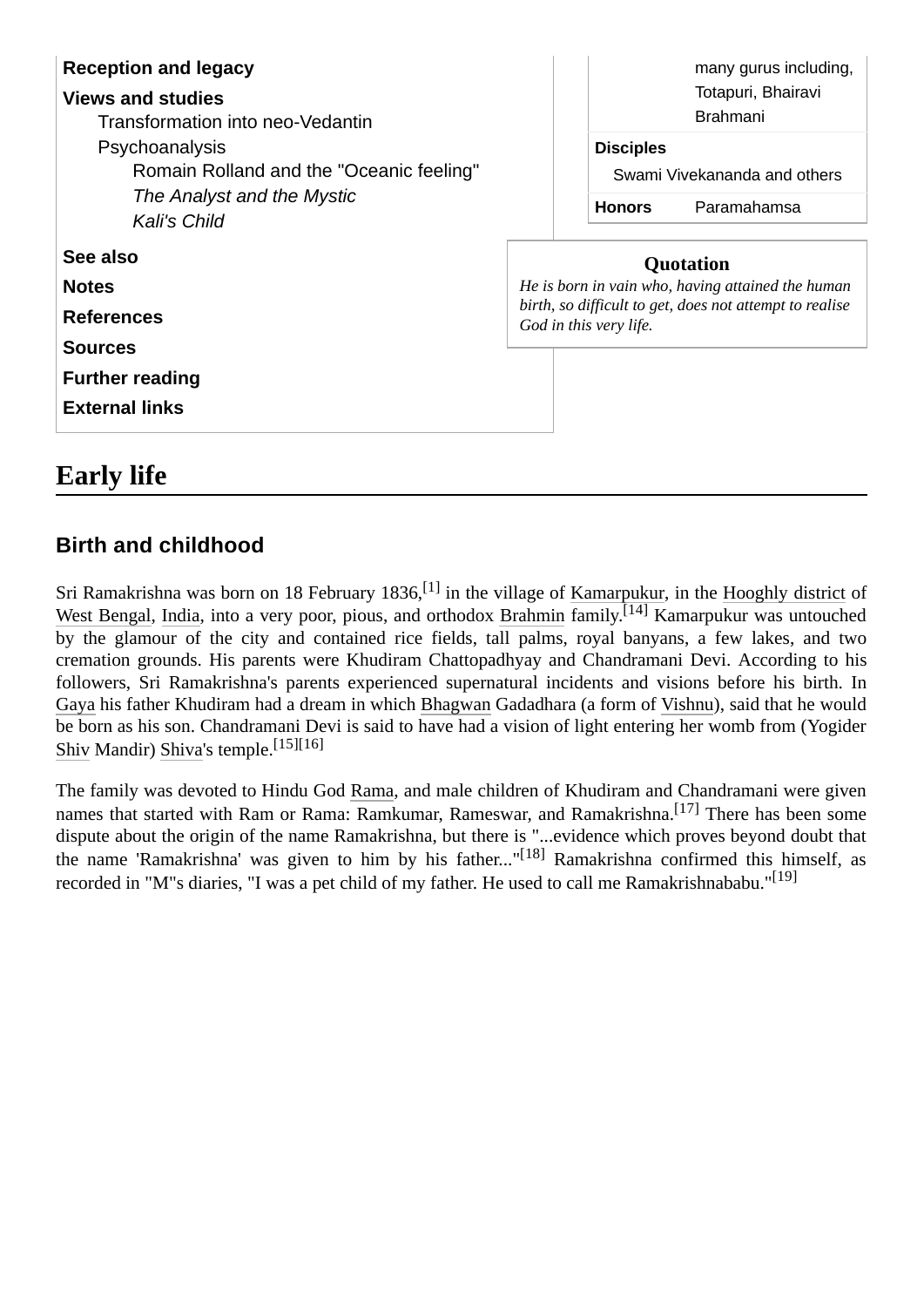

The small house at [Kamarpukur](https://en.wikipedia.org/wiki/Kamarpukur) where Ramakrishna lived (centre). The family shrine is on the left, birthplace temple on the right

Although Ramakrishna attended a village school with some regularity for 12 years,[\[20\]](#page-15-3) he later rejected the [traditional schooling](https://en.wikipedia.org/wiki/School) saying that he was not interested in a "bread-winning education".[\[21\]](#page-15-4) [Kamarpukur,](https://en.wikipedia.org/wiki/Kamarpukur) being a transit-point in well-established pilgrimage routes to [Puri](https://en.wikipedia.org/wiki/Puri), brought him into contact with renunciates and holy men.[\[22\]](#page-15-5) He became well-versed in the *[Puranas](https://en.wikipedia.org/wiki/Puranas)*, the *[Ramayana](https://en.wikipedia.org/wiki/Ramayana)*, the *[Mahabharata](https://en.wikipedia.org/wiki/Mah%C4%81bh%C4%81rata)*, and the *[Bhagavata Purana](https://en.wikipedia.org/wiki/Bhagavata_Purana)*, hearing them from wandering monks and the *Kathaks*—a class of men in ancient India who preached and sang the *Purānas*. He could read and write in Bengali.<sup>[\[20\]](#page-15-3)</sup>

Ramakrishna describes his first spiritual ecstasy at the age of six: while walking along the paddy fields, a flock of white [cranes](https://en.wikipedia.org/wiki/Crane_(bird)) flying against a backdrop of dark thunder clouds caught his vision. He reportedly became so absorbed by this scene that he lost outward consciousness and experienced indescribable joy in that state.[23[\]\[24\]](#page-15-6) Ramakrishna reportedly had experiences of similar nature a few other times in his childhood—while worshipping the Goddess *[Vishalakshi](https://en.wikipedia.org/wiki/Vishalakshi)*, and portraying God [Shiva](https://en.wikipedia.org/wiki/Shiva) in a drama during the *[Shivaratri](https://en.wikipedia.org/wiki/Shivaratri)* festival. From his 10th or 11th year of school on, the [trances](https://en.wikipedia.org/wiki/Trance) became common, and by the final years of his life, [Ramakrishna's](https://en.wikipedia.org/wiki/Ramakrishna%27s_samadhi) *samādhi* periods occurred almost daily. [\[24\]](#page-15-6) Early on, these experiences have been interpreted as [epileptic seizures](https://en.wikipedia.org/wiki/Temporal_lobe_epilepsy),<sup>[\[25\]](#page-15-7)[\[26\]](#page-15-8)[\[27\]](#page-15-9)[\[28\]](#page-15-10)</sup> an interpretation which was rejected by Ramakrishna himself.<sup>[\[27\]](#page-15-9)[\[note](#page-13-2) 1]</sup>

Ramakrishna's father died in 1843, after which family responsibilities fell on his elder brother Ramkumar. This loss drew him closer to his mother, and he spent his time in household activities and daily worship of the household deities and became more involved in contemplative activities such as reading the sacred [epics.](https://en.wikipedia.org/wiki/Indian_epic_poetry) When Ramakrishna was in his teens, the family's financial position worsened. Ramkumar started a Sanskrit school in [\(Jhama pukur lane\) Kolkata](https://en.wikipedia.org/wiki/Kolkata) and also served as a [priest.](https://en.wikipedia.org/wiki/Purohit) Ramakrishna moved to Kolkata in 1852 with Ramkumar to assist in the priestly work.<sup>[\[30\]](#page-15-11)</sup>

### <span id="page-2-0"></span>**Priest at Dakshineswar Kali Temple**

In 1855 Ramkumar was appointed as the priest of [Dakshineswar Kali Temple](https://en.wikipedia.org/wiki/Dakshineswar_Kali_Temple), built by [Rani Rashmoni—](https://en.wikipedia.org/wiki/Rani_Rashmoni)a wealthy female [jamindar](https://en.wikipedia.org/wiki/Jamindar) of [Kolkata](https://en.wikipedia.org/wiki/Kolkata) who was well known for her kindness and benevolence to the poor and also for her religious devotion, she belonged to the *[kaivarta](https://en.wikipedia.org/wiki/Kaivarta)* community. [\[31\]](#page-15-12) Ramakrishna, along with his nephew Hriday, became assistants to Ramkumar, with Ramakrishna given the task of decorating the deity. When Ramkumar died in 1856, Ramakrishna took his place as the priest of the [Kali temple](https://en.wikipedia.org/wiki/Dakshineswar_Kali_Temple). [\[32\]](#page-15-13)

<span id="page-2-1"></span>**First vision of Kali**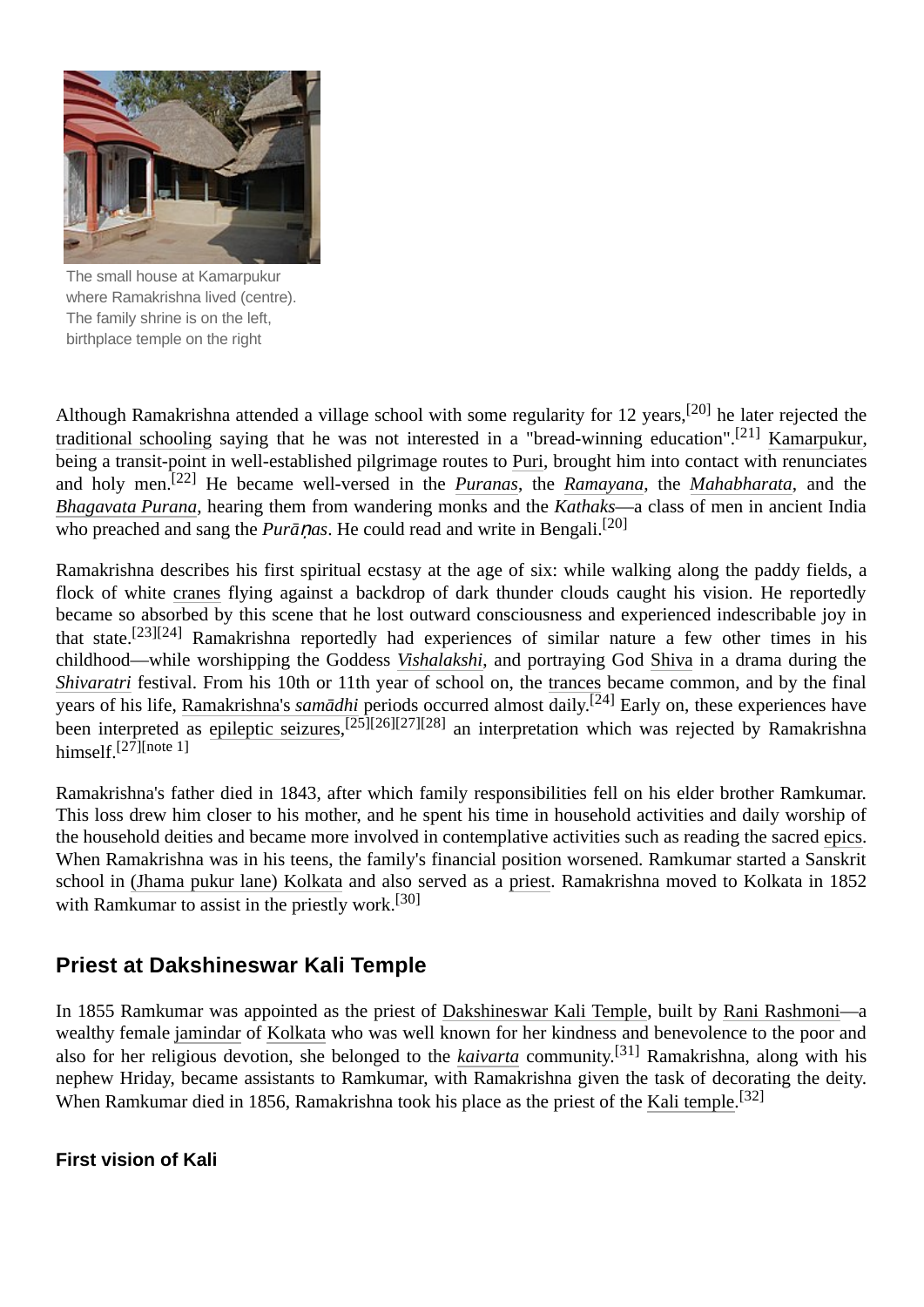After Ramkumar's death Ramakrishna became more contemplative. He began to look upon the image of the goddess [Kali](https://en.wikipedia.org/wiki/Kali) as his mother and the mother of the universe, and became desperate for a vision of her.<sup>[\[33\]](#page-15-14)</sup> After many days of meditation, wherein he failed to receive a vision, he reportedly came to a point of such anguish that he impulsively decided to end his life. Seeing a sword hanging in a nearby room in the temple, he ran for it and was just about to reach it when he suddenly had a vision of the goddess Kali as the Universal Mother. He became overwhelmed, and before fainting, observed that to his spiritual sight, "... houses, doors, temples and everything else vanished altogether; as if there was nothing anywhere! And what I saw was an infinite shoreless sea of light; a sea that was consciousness. However far and in whatever direction I looked, I saw shining waves, one after another, coming towards me."<sup>[\[34\]](#page-15-15)</sup>



[Dakshineswar](https://en.wikipedia.org/wiki/Dakshineswar_K%C4%81li_Temple) Kāli Temple, where Ramakrishna spent a major portion of his adult life.

#### <span id="page-3-0"></span>**Marriage**

Rumors spread to Kamarpukur that Ramakrishna had become unstable as a result of his spiritual practices at Dakshineswar. Ramakrishna's mother and his elder brother Rameswar decided to get Ramakrishna married, thinking that marriage would be a good steadying influence upon him—by forcing him to accept responsibility and to keep his attention on normal affairs rather than his spiritual practices and visions. Ramakrishna himself mentioned that they could find the bride at the house of Ramchandra Mukherjee in [Jayrambati,](https://en.wikipedia.org/wiki/Jayrambati) three miles to the north-west of [Kamarpukur.](https://en.wikipedia.org/wiki/Kamarpukur) The five-year-old bride, [Saradamani Mukhopadhyaya](https://en.wikipedia.org/wiki/Sarada_Devi) (later known as Sarada Devi) (she is also considered as an [avatar\)](https://en.wikipedia.org/wiki/Avatar) was found and the marriage was duly solemnised in 1859. Ramakrishna was 23 at this point, but this age difference for marriage was typical for 19th century rural Bengal.[\[35\]](#page-15-16) They later spent three months together in Kamarpukur. Sarada Devi was fourteen while Ramakrishna was thirty-two. Ramakrishna became a very influential figure in Sarada's life, and she became a strong follower of his teachings. After the marriage, Sarada stayed at Jayrambati and joined Ramakrishna in Dakshineswar at the age of 18.<sup>[36]</sup>



Sarada Devi (1853–1920), wife and spiritual counterpart of Ramakrishna

By the time his bride joined him, Ramakrishna had already embraced the monastic life of a [sannyasi](https://en.wikipedia.org/wiki/Sannyasi); the marriage was never consummated. As a priest Ramakrishna performed the ritual ceremony—the *Shodashi Puja (in his room)*–where Sarada Devi was worshiped as the *Divine Mother*. [\[37\]](#page-15-17) Ramakrishna regarded Saradadevi as the Divine Mother in person, addressing her as the [Holy Mother](https://en.wikipedia.org/wiki/Sarada_Devi), and it was by this name that she was known to Ramakrishna's disciples. Sarada Devi outlived Ramakrishna by 34 years and played an important role in the nascent religious movement.[\[38\]](#page-15-18)[\[39\]](#page-15-19)

As a part of practicing a spiritual mood, called *mādhurā bhavā sadhāna*, Ramakrishna dressed and behaved as a woman.  $^{[40]}$  $^{[40]}$  $^{[40]}$  Disciple [Mahendranath Gupta](https://en.wikipedia.org/wiki/Mahendranath_Gupta) quotes the Master as follows:

How can a man conquer passion? He should assume the attitude of a woman. I spent many days as the handmaid of God. I dressed myself in women's clothes, put on ornaments and covered the upper part of my body with a scarf, just like a woman. With the scarf on I used to perform the evening worship before the image. Otherwise how could I have kept my wife with me for eight months? Both of us behaved as if we were the handmaid of the Divine Mother. [\[40\]](#page-15-20)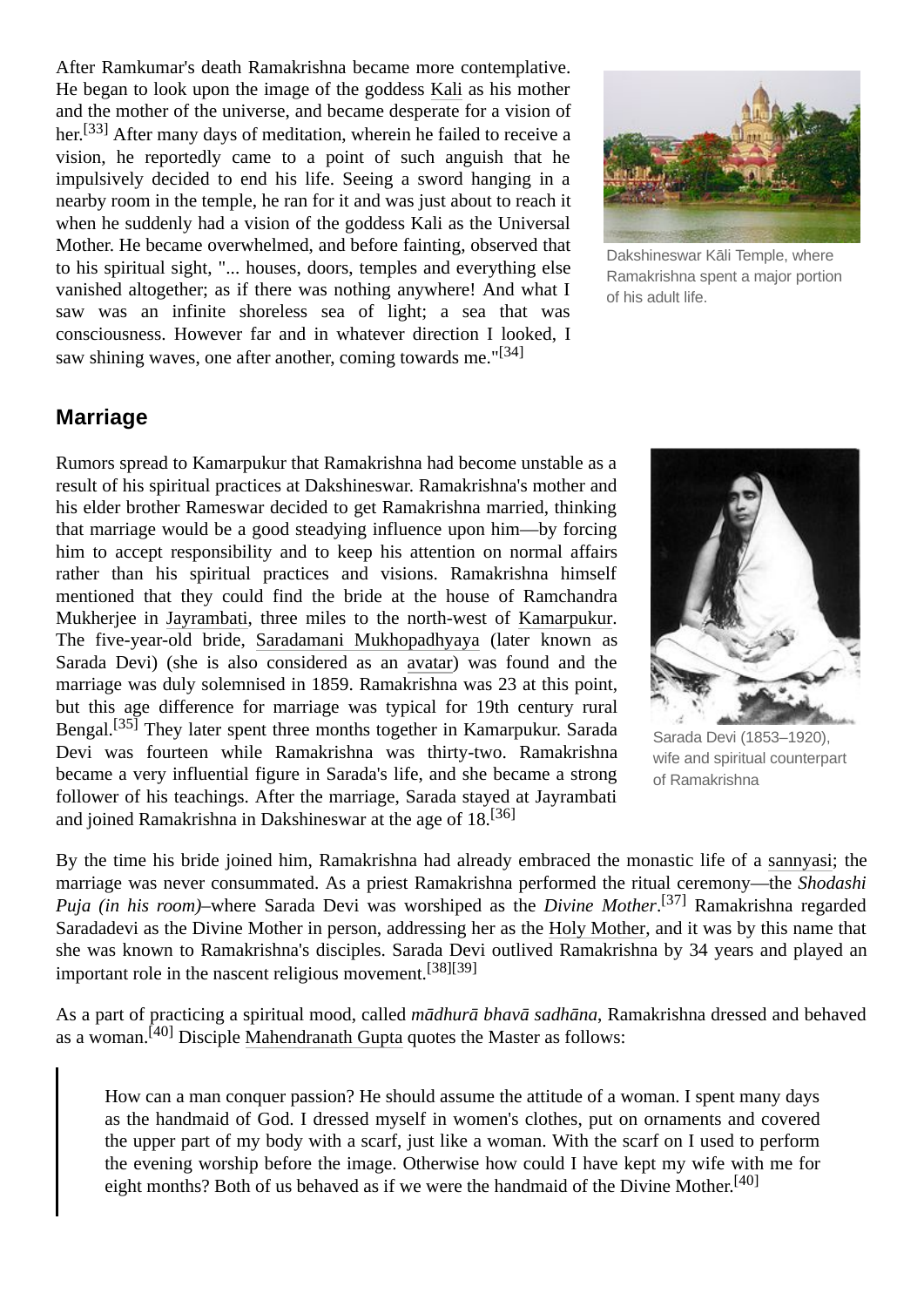### <span id="page-4-0"></span>**Formative religious practices and teachers**

While Ramakrishna was a temple priest at Dakshineswar, itinerant sadhus could come and stay for a while, practicing their particular mode of worship. Several of these people became Ramakrishna's teachers in the various schools<sup>[\[41\]](#page-15-21)</sup> of [Hinduism](https://en.wikipedia.org/wiki/Hinduism).<sup>[\[42\]](#page-15-22)</sup> He had grown up practicing Bhakti (devotion) to Rama. His duties as priest at the Dakshineswar temple led him to practice worship of Mother [Kali](https://en.wikipedia.org/wiki/Kali). Then, in

1861, Bhairavi Brahmani initiated Ramakrishna into Tantra.<sup>[\[43\]](#page-15-23)</sup> 1864, Ramakrishna took up the practise of vātsalya bhāva under a Vaishnava guru Jatadhari,[\[44\]](#page-15-24) 1865, Naga Sannyasi (monk) Tota Puri initiated Ramakrishna into sannyasa and non-dual [\(Advaita Vedanta\)](https://en.wikipedia.org/wiki/Advaita) meditation;[\[45\]](#page-15-25)[\[33\]](#page-15-14) 1866, Govinda Roy, a Hindu guru who practised Sufism, initiated Ramakrishna into Islam.<sup>[\[46\]](#page-15-26)</sup> 1873, Ramakrishna practiced Christianity, and had the bible read to him.  $[47]$ 

After more than a decade of [sadhana](https://en.wikipedia.org/wiki/Sadhana) in various religious paths, each culminating in the realization of God by that path, his personal practices settled and he is said to have remained in bhavamukha, a level of blissful samadhi.<sup>[\[48\]](#page-15-28)</sup> He would meditate in the Panchavati (a wooded and secluded area of the Dakshineswar Temple grounds), go to the Kali temple to offer flowers to the Mother, and wave incense to the assorted deities and religious figures, whose pictures hung in his room.[\[49\]](#page-15-29)

#### <span id="page-4-1"></span>**Rama Bhakti**

At some point in the period between his vision of Kali and his marriage, Ramakrishna practised *dāsya bhāva*, [\[note](#page-13-3) 2] during which he worshiped [Rama](https://en.wikipedia.org/wiki/Rama) with the attitude of [Hanuman,](https://en.wikipedia.org/wiki/Hanuman) who is considered to be the ideal devotee and servant of Rama. According to Ramakrishna, towards the end of this *sadhana*, he had a vision of [Sita](https://en.wikipedia.org/wiki/Sita), the consort of Rama, merging into his body.<sup>[\[51\]](#page-15-30)[\[53\]](#page-15-31)</sup>

#### <span id="page-4-2"></span>**Bhairavi Brahmani and Tantra**

In 1861, Ramakrishna accepted Bhairavi Brahmani, an orange-robed, middle-aged female ascetic, as a teacher. She carried with her the *Raghuvir [Shila](https://en.wikipedia.org/wiki/Sila_(murti))*, a stone icon representing Ram and all [Vaishnava](https://en.wikipedia.org/wiki/Vaishnava) deities.[\[7\]](#page-14-6) She was thoroughly conversant with the texts of [Gaudiya Vaishnavism](https://en.wikipedia.org/wiki/Gaudiya_Vaishnavism) and practised [Tantra](https://en.wikipedia.org/wiki/Tantra).<sup>[\[7\]](#page-14-6)</sup> According to the Bhairavi, Ramakrishna was experiencing phenomena that accompany *mahabhava*, the supreme attitude of loving devotion towards the divine,[\[54\]](#page-15-32) and quoting from the *bhakti shastras*, she said that other religious figures like [Radha](https://en.wikipedia.org/wiki/Radha) and [Chaitanya](https://en.wikipedia.org/wiki/Chaitanya_Mahaprabhu) had similar experiences.[\[55\]](#page-16-0)

The Bhairavi initiated Ramakrishna into Tantra. Tantrism focuses on the worship of *[shakti](https://en.wikipedia.org/wiki/Shakti)* and the object of Tantric training is to transcend the barriers between the holy and unholy as a means of achieving liberation and to see all aspects of the natural world as manifestations of the divine *shakti*. [\[56\]](#page-16-1)[\[57\]](#page-16-2) Under her guidance, Ramakrishna went through sixty four major tantric sadhanas which were completed in 1863. For all the sixty four sadhana, he took only three days each to complete <sup>[58]</sup> He began with [mantra](https://en.wikipedia.org/wiki/Mantra) rituals such as [japa](https://en.wikipedia.org/wiki/Japa) and purascarana and many other rituals designed to purify the mind and establish self-control. He later proceeded towards tantric sadhanas, which generally include a set of heterodox practices called *[vamachara](https://en.wikipedia.org/wiki/Vamachara)* (left-hand path), which utilise as a means of liberation, activities like eating of [parched grain](https://en.wikipedia.org/wiki/Parched_grain), fish and meat along with drinking of wine and sexual intercourse.<sup>[\[54\]](#page-15-32)</sup> According to Ramakrishna and his biographers, Ramakrishna did not directly participate in the last two of those activities (some even say he didn't indulge in meat eating), all that he needed was a suggestion of them to produce the desired result.<sup>[\[54\]](#page-15-32)</sup> Ramakrishna acknowledged the left-hand tantric path, though it had "undesirable features", as one of the "valid roads to God-realization", he consistently cautioned his devotees and disciples against associating with it.<sup>[\[59\]](#page-16-3)[\[60\]](#page-16-4)</sup> The Bhairavi also taught Ramakrishna the *kumari-puja*, a form of ritual in which the Virgin Goddess is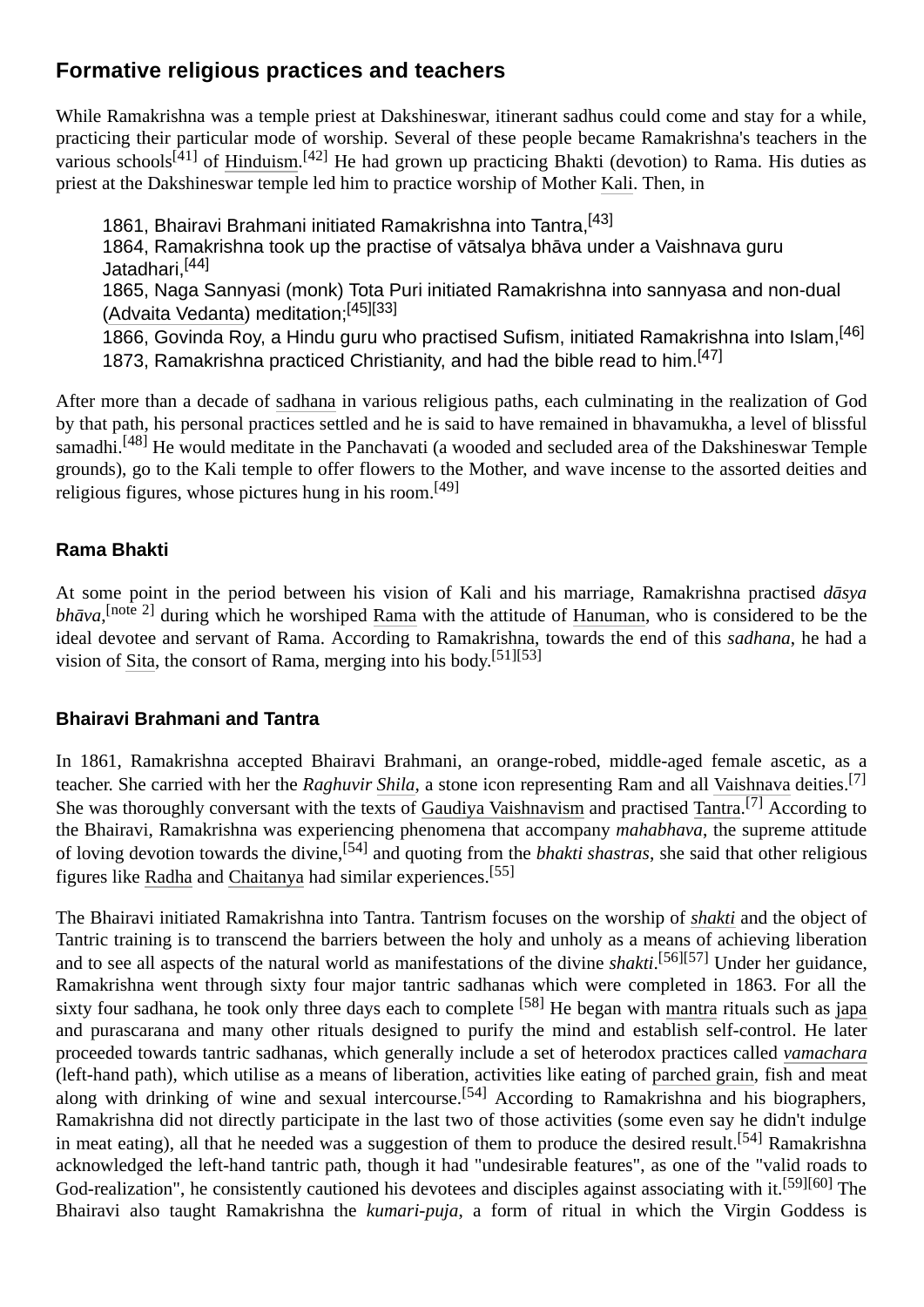worshiped symbolically in the form of a young girl. Under the tutelage of the Bhairavi, Ramakrishna also learnt [Kundalini Yoga](https://en.wikipedia.org/wiki/Kundalini_Yoga).<sup>[\[54\]](#page-15-32)</sup> The Bhairavi, with the [yogic](https://en.wikipedia.org/wiki/Yoga) techniques and the tantra played an important part in the initial spiritual development of Ramakrishna.<sup>[\[5\]](#page-14-4)[\[61\]](#page-16-5)</sup>

#### <span id="page-5-0"></span>**Vaishnava Bhakti**

In 1864, Ramakrishna practised *vātsalya bhāva* under a Vaishnava guru Jatadhari.[\[62\]](#page-16-6) During this period, he worshipped a metal image of Ramlālā (Rama as a child) in the attitude of a mother. According to Ramakrishna, he could feel the presence of child Rama as a living God in the metal image.<sup>[\[63\]](#page-16-7)[\[64\]](#page-16-8)</sup>

Ramakrishna later engaged in the practice of *madhura bhāva*, the attitude of the [Gopis](https://en.wikipedia.org/wiki/Gopi) and Radha towards [Krishna](https://en.wikipedia.org/wiki/Krishna). [\[51\]](#page-15-30) During the practise of this *bhava*, Ramakrishna dressed himself in women's attire for several days and regarded himself as one of the Gopis of Vrindavan. According to Sri Ramakrishna, *madhura bhava* is one of the ways to root out the idea of sex, which is seen as an impediment in spiritual life.<sup>[\[65\]](#page-16-9)</sup> According to Ramakrishna, towards the end of this *sadhana*, he attained *savikalpa samadhi( god seen with form and qualities)*—vision and union with Krishna.[\[66\]](#page-16-10)

Ramakrishna visited [Nadia](https://en.wikipedia.org/wiki/Nadia_district), the home of [Lord Sri Chaitanya Mahaprabhu](https://en.wikipedia.org/wiki/Chaitanya_Mahaprabhu) and [Sri Nityananda Prabhu](https://en.wikipedia.org/wiki/Nityananda), the 15th-century founders of Bengali [Gaudiya Vaishnava](https://en.wikipedia.org/wiki/Gaudiya_Vaishnava) bhakti. According to Ramakrishna, he had an intense vision of two young boys merging into his body while he was crossing the river in a boat .<sup>[\[66\]](#page-16-10)</sup> Earlier, after his vision of Kali, he is said to have cultivated the *Santa bhava*—the child attitude – towards Kali.[\[51\]](#page-15-30)

#### <span id="page-5-1"></span>**Totapuri and Vedanta**

In 1865, Ramakrishna was initiated into *[sannyasa](https://en.wikipedia.org/wiki/Sannyasa)* by Totapuri, an itinerant Naga Sannyasi (monk) of [Mahanirvani Akhara](https://en.wikipedia.org/wiki/Mahanirvani_Akhara) who trained Ramakrishna in *[Advaita Vedanta](https://en.wikipedia.org/wiki/Advaita_Vedanta)*, the Hindu philosophy which emphasises non-dualism.[\[67\]](#page-16-11)[\[68\]](#page-16-12)

Totapuri first guided Ramakrishna through the rites of *sannyasa* renunciation of all ties to the world. Then he instructed him in the teaching of *advaita*—that "Brahman alone is real, and the world is illusory; I have no separate existence; I am that Brahman alone." $[69]$ Under the guidance of Totapuri, Ramakrishna reportedly experienced *[nirvikalpa samadhi](https://en.wikipedia.org/wiki/Nirvikalpa_samadhi)*, which is considered to be the highest state in spiritual realisation.<sup>[\[70\]](#page-16-14)</sup> He remained in that state of non-dual existence for six months without the least awareness of even his own body.



The [Panchavati](https://en.wikipedia.org/wiki/Panchavati) and the hut where Ramakrishna performed his [advaitic](https://en.wikipedia.org/wiki/Advaita) [sadhana](https://en.wikipedia.org/wiki/Sadhana). The mud hut has been replaced by a brick one.

Totapuri stayed with Ramakrishna for nearly eleven months and instructed him further in the teachings of *[advaita](https://en.wikipedia.org/wiki/Advaita)*. Ramakrishna said that this period of *nirvikalpa samadhi* came to an end when he received a command from the Mother Kali to "remain in *Bhavamukha*; for the enlightenment of the people". *Bhavamukha* being a state of existence intermediate between *[samādhi](https://en.wikipedia.org/wiki/Sam%C4%81dhi)* and normal consciousness.[\[71\]](#page-16-15)

#### <span id="page-5-2"></span>**Islam and Christianity**

According to [Swami Saradananda](https://en.wikipedia.org/wiki/Swami_Saradananda)'s [biography](https://en.wikipedia.org/wiki/Sri_Ramakrishna,_the_Great_Master), in 1866 Govinda Roy, a Hindu guru who practised [Sufism](https://en.wikipedia.org/wiki/Sufism), initiated Ramakrishna into [Islam](https://en.wikipedia.org/wiki/Islam), and he practiced Islam for three days. During this practice, Ramakrishna had a vision of a luminous figure, and [Swami Nikhilananda](https://en.wikipedia.org/wiki/Swami_Nikhilananda)'s biography speculates that the figure was 'perhaps Mohammed'.[\[72\]](#page-16-16)[\[73\]](#page-16-17)[\[74\]](#page-16-18) According to these accounts, Ramakrishna "devoutly repeated the name of [Allah,](https://en.wikipedia.org/wiki/Allah) wore a cloth like the [Arab](https://en.wikipedia.org/wiki/Arab) [Muslims](https://en.wikipedia.org/wiki/Muslims), said their prayer five times daily, and felt disinclined even to see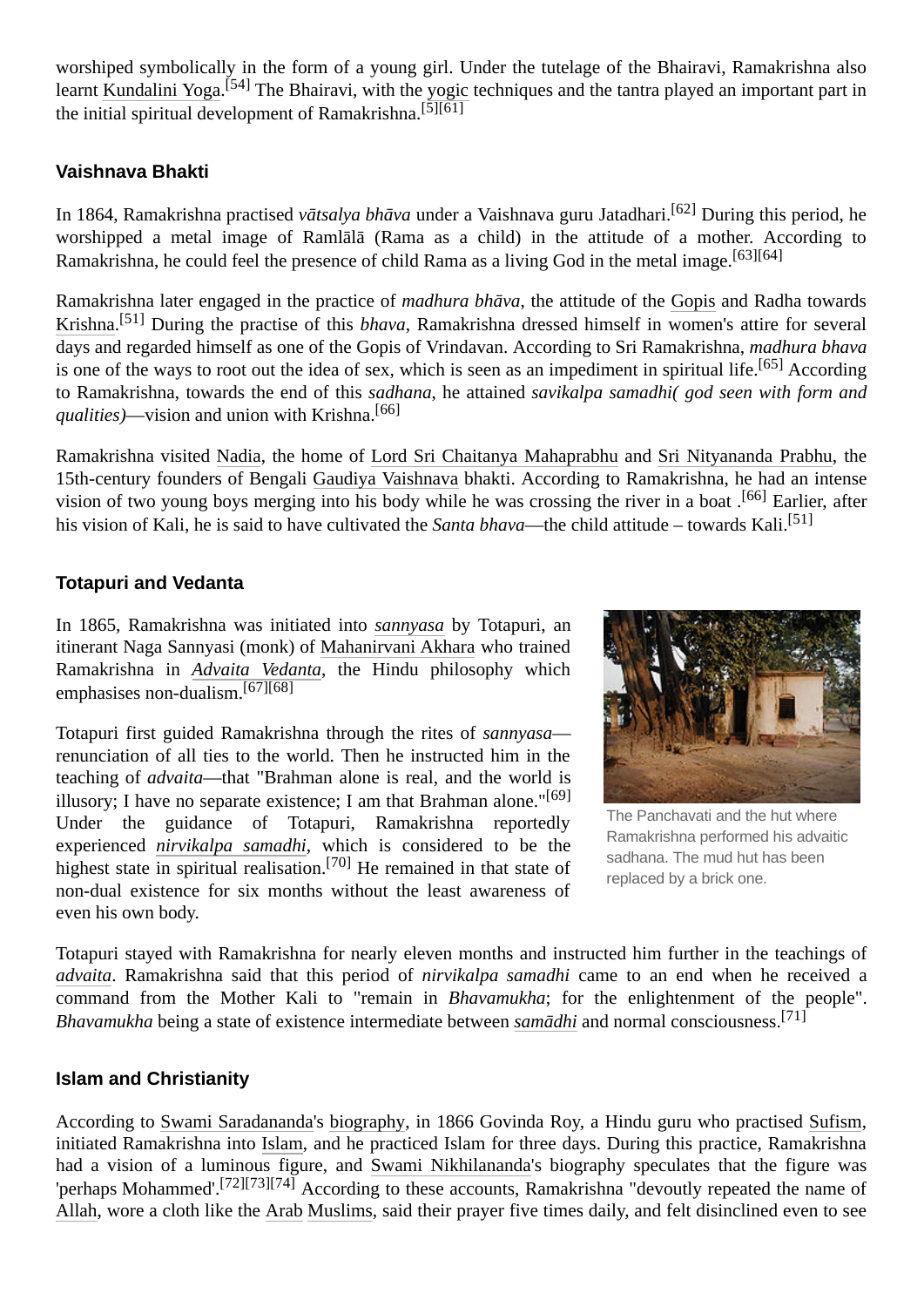images of the Hindu gods and goddesses, much less worship them—for the Hindu way of thinking had disappeared altogether from my mind."[\[75\]](#page-16-19) After three days of practice he had a vision of a "radiant personage with grave countenance and white beard resembling [the Prophet](https://en.wikipedia.org/wiki/Muhammad) and merging with his body".[\[76\]](#page-16-20) [Kripal](https://en.wikipedia.org/wiki/Jeffrey_Kripal) writes that this "would have been a [heretical](https://en.wikipedia.org/wiki/Heretical) experience through and through" for most Muslims.<sup>[\[72\]](#page-16-16)</sup>

At the end of 1873 he started the practice of Christianity, when his devotee Shambhu Charan Mallik read the Bible to him. According to [Swami Saradananda](https://en.wikipedia.org/wiki/Swami_Saradananda)'s [biography,](https://en.wikipedia.org/wiki/Sri_Ramakrishna,_the_Great_Master) Ramakrishna was filled with Christian thoughts for days and no longer thought of going to the Kali temple. Ramakrishna described a vision in which a picture of the [Madonna and Child](https://en.wikipedia.org/wiki/Madonna_and_Child) became alive and he had a vision in which Jesus merged with his body. In his own room amongst other divine pictures was one of Christ, and he burnt incense before it morning and evening. There was also a picture showing Jesus Christ saving [St Peter](https://en.wikipedia.org/wiki/St_Peter) from drowning in the water. [\[66\]](#page-16-10)[\[77\]](#page-16-21)[\[78\]](#page-16-22)

### <span id="page-6-0"></span>**Popularisation**

#### **Keshab Chandra Sen and the "New Dispensation"**

[In 1875, Ramakrishna met the influential](https://en.wikipedia.org/wiki/Keshab_Chandra_Sen) [Brahmo Samaj](https://en.wikipedia.org/wiki/Brahmo_Samaj) leader Keshab Chandra Sen.<sup>[\[79\]](#page-16-23)[\[80\]](#page-16-24)</sup> Keshab had accepted Christianity, and had separated from the [Adi Brahmo Samaj](https://en.wikipedia.org/wiki/Adi_Brahmo_Samaj). Formerly, Keshab had rejected idolatry, but under the influence of Ramakrishna he accepted Hindu polytheism and established the "New Dispensation" (*Nava Vidhan*) religious movement, based on Ramakrishna's principles—"Worship of God as Mother", "All religions as true" and "Assimilation of Hindu polytheism into Brahmoism".[\[81\]](#page-16-25) Keshab also publicised Ramakrishna's teachings in the journals of *New Dispensation* over a period of several years,[\[82\]](#page-17-0) which was instrumental in bringing Ramakrishna to the attention of a wider audience, especially the [Bhadralok](https://en.wikipedia.org/wiki/Bhadralok) (English-educated classes of Bengal) and the Europeans residing in India.<sup>[\[83\]](#page-17-1)[\[84\]](#page-17-2)</sup>

Following Keshab, other Brahmos such as Vijaykrishna Goswami started to admire Ramakrishna, propagate his ideals and reorient their socio[religious outlook. Many prominent people of Kolkata—Pratap Chandra](https://en.wikipedia.org/wiki/Pratap_Chandra_Mazumdar) Mazumdar, [Shivanath Shastri](https://en.wikipedia.org/w/index.php?title=Shivanath_Shastri&action=edit&redlink=1) and [Trailokyanath Sanyal—](https://en.wikipedia.org/wiki/Trailokyanath_Sanyal)began visiting him during this time (1871–1885). Mazumdar wrote the first English biography of Ramakrishna, entitled *The Hindu Saint* in the *Theistic Quarterly Review* (1879), which played a vital role in introducing Ramakrishna to Westerners like the German [indologist](https://en.wikipedia.org/wiki/Indologist) [Max Müller](https://en.wikipedia.org/wiki/Max_M%C3%BCller).<sup>[\[82\]](#page-17-0)</sup> Newspapers reported that Ramakrishna was spreading "Love" and "Devotion" among the educated classes of [Kolkata](https://en.wikipedia.org/wiki/Kolkata) and that he had succeeded in reforming the character of some youths whose morals had been corrupt.<sup>[\[82\]](#page-17-0)</sup>



[Ramakrishna](https://en.wikipedia.org/wiki/Bhava_samadhi) in bhava samadhi at the house of Keshab Chandra Sen. He is seen supported by his nephew Hriday and surrounded by brahmo devotees.

Ramakrishna also had interactions with [Debendranath Tagore](https://en.wikipedia.org/wiki/Debendranath_Tagore), the father of [Rabindranath Tagore,](https://en.wikipedia.org/wiki/Rabindranath_Tagore) and [Ishwar Chandra Vidyasagar,](https://en.wikipedia.org/wiki/Ishwar_Chandra_Vidyasagar) a renowned social worker. He had also met [Swami Dayananda](https://en.wikipedia.org/wiki/Dayananda_Saraswati). [\[79\]](#page-16-23) Ramakrishna is considered one of the main contributors to the [Bengali Renaissance](https://en.wikipedia.org/wiki/Bengali_Renaissance).

#### <span id="page-6-1"></span>**Vivekananda**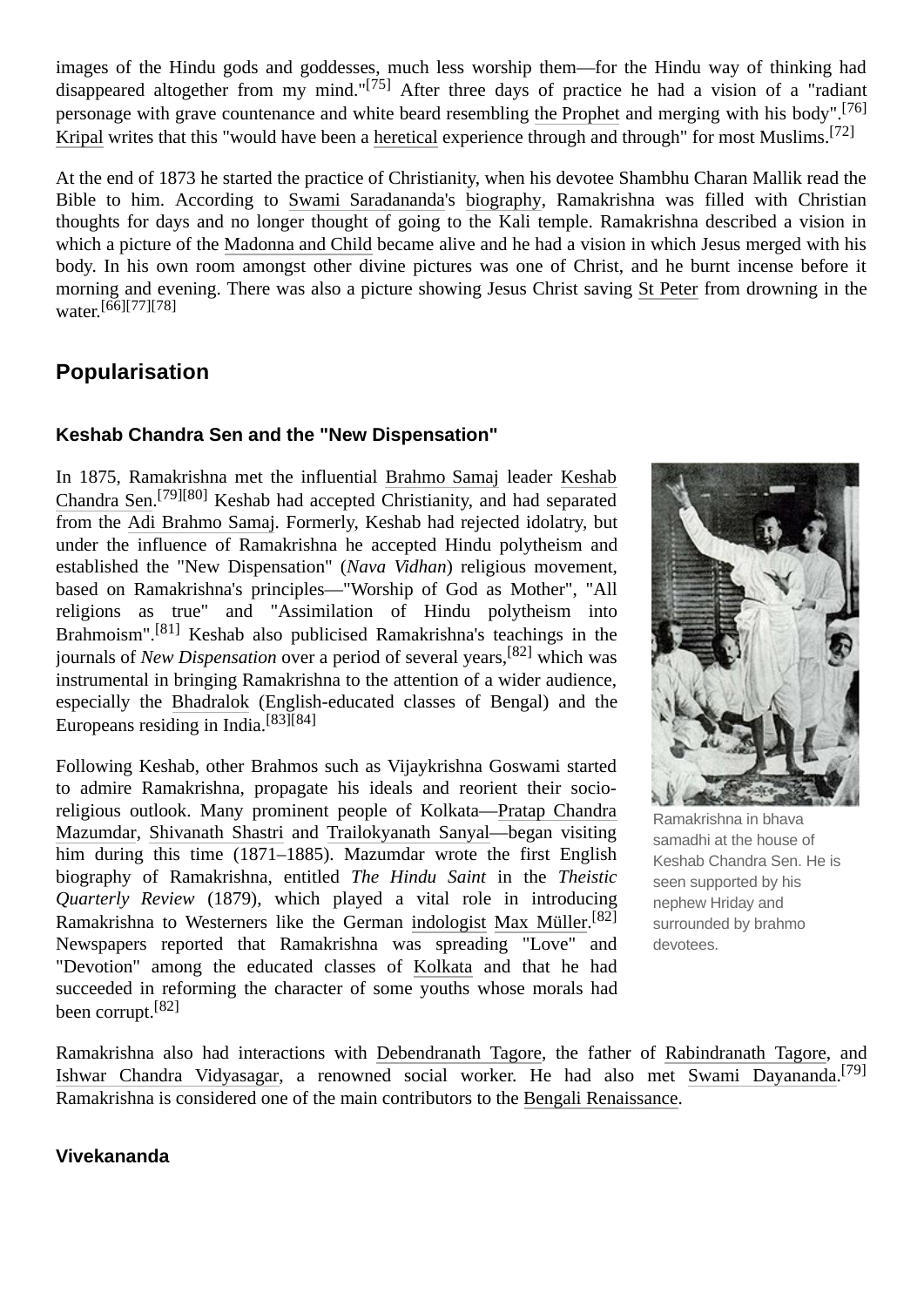

Some Monastic Disciples (L to R): [Trigunatitananda,](https://en.wikipedia.org/wiki/Trigunatitananda) [Shivananda,](https://en.wikipedia.org/wiki/Shivananda) [Vivekananda](https://en.wikipedia.org/wiki/Vivekananda), [Turiyananda,](https://en.wikipedia.org/wiki/Turiyananda) [Brahmananda.](https://en.wikipedia.org/wiki/Brahmananda) Below [Saradananda.](https://en.wikipedia.org/wiki/Saradananda)

Among the Europeans who were influenced by Ramakrishna was Principal Dr. [William Hastie](https://en.wikipedia.org/wiki/William_Hastie) of the Scottish Church College, [Kolkata. In the course of explaining the word](https://en.wikipedia.org/wiki/Scottish_Church_College,_Kolkata) *trance* in the poem *The Excursion* by [William Wordsworth](https://en.wikipedia.org/wiki/William_Wordsworth), Hastie told his students that if they wanted to know its "real meaning", they should go to "Ramakrishna of Dakshineswar." This prompted some of his students, including Narendranath Dutta (later [Swami Vivekananda\)](https://en.wikipedia.org/wiki/Swami_Vivekananda), to visit Ramakrishna.

Despite initial reservations, [Vivekananda](https://en.wikipedia.org/wiki/Vivekananda) became Ramakrishna's most influential follower, popularizing a modern interpretation of Indian traditions which harmonised Tantra, Yoga and Advaita Vedanta. Vivekananda established the [Ramakrishna order](https://en.wikipedia.org/wiki/Ramakrishna_order), which eventually spread its mission posts throughout the world. Monastic disciples, who renounced their family and became the earliest monks

of the Ramakrishna order, included Rakhal Chandra Ghosh ([Swami Brahmananda](https://en.wikipedia.org/w/index.php?title=Swami_Brahmananda&action=edit&redlink=1)), Kaliprasad Chandra [\(S](https://en.wikipedia.org/wiki/Swami_Ramakrishnananda)[wami Abhedananda](https://en.wikipedia.org/wiki/Swami_Abhedananda)[\), Taraknath Ghoshal \(](https://en.wikipedia.org/wiki/Swami_Ramakrishnananda)[Swami Shivanand](https://en.wikipedia.org/wiki/Swami_Shivananda)[a\), Sashibhushan Chakravarty \(Swami](https://en.wikipedia.org/wiki/Swami_Ramakrishnananda) [Ramakrishnananda\), Saratchandra Chakravarty \(S](https://en.wikipedia.org/wiki/Swami_Nirmalananda)[wami Saradanand](https://en.wikipedia.org/wiki/Swami_Saradananda)[a\), Tulasi Charan Dutta \(Swami](https://en.wikipedia.org/wiki/Swami_Nirmalananda) Nirmalananda), Gangadhar Ghatak ([Swami Akhandananda\)](https://en.wikipedia.org/wiki/Swami_Akhandananda), Hari Prasana ([Swami Vijnanananda](https://en.wikipedia.org/wiki/Swami_Vijnanananda)) and others.

#### <span id="page-7-0"></span>**Other devotees and disciples**

As his name spread, an ever-shifting crowd of all classes and castes visited Ramakrishna. Most of Ramakrishna's prominent disciples came between 1879–1885.[\[39\]](#page-15-19) Apart from the early members who joined the Ramakrishna Order, his chief disciples consisted of:<sup>[\[64\]](#page-16-8)</sup>

- *Grihasthas* or *The householders*—[Mahendranath Gupta](https://en.wikipedia.org/wiki/Mahendranath_Gupta), Girish [Chandra Ghosh, Mahendra Lal Sarkar, Akshay Kumar Sen and](https://en.wikipedia.org/wiki/Girish_Chandra_Ghosh) others.
- A small group of women disciples including *[Gauri Ma](https://en.wikipedia.org/wiki/Gauri_Ma)* and *Yogin Ma*. A few of them were initiated into *sanyasa* through *mantra deeksha*. Among the women, Ramakrishna emphasised service to other women rather than *tapasya* (practice of austerities).[\[85\]](#page-17-3) [Gauri Ma](https://en.wikipedia.org/wiki/Gauri_Ma) founded the Saradesvari Ashrama at [Barrackpur](https://en.wikipedia.org/wiki/Barrackpur), which was dedicated to the education and upliftment of women.<sup>[\[86\]](#page-17-4)</sup>



[Mahendranath](https://en.wikipedia.org/wiki/Mahendranath_Gupta) Gupta, a householder devotee and the author of *[Sri-Sri-Ramakrisna-](https://en.wikipedia.org/wiki/Sri-Sri-Ramakrisna-kathamrta)Kathamrta*.

In preparation for monastic life, Ramakrishna ordered his monastic disciples to beg their food from door to door without distinction of caste. He gave them the saffron robe, the sign of the [Sanyasi](https://en.wikipedia.org/wiki/Sanyasi), and initiated them with *Mantra Deeksha*. [\[87\]](#page-17-5)

### <span id="page-7-1"></span>**Last days**

In the beginning of 1885 Ramakrishna suffered from clergyman's throat, which gradually developed into [throat cancer](https://en.wikipedia.org/wiki/Head_and_neck_cancer). He was moved to [Shyampukur](https://en.wikipedia.org/wiki/Shyampukur) near Kolkata, where some of the best physicians of the time, including Dr. [Mahendralal Sarkar](https://en.wikipedia.org/wiki/Mahendralal_Sarkar), were engaged. When his condition aggravated he was relocated to a large garden house at [Cossipore](https://en.wikipedia.org/wiki/Cossipore) on 11 December 1885.[88]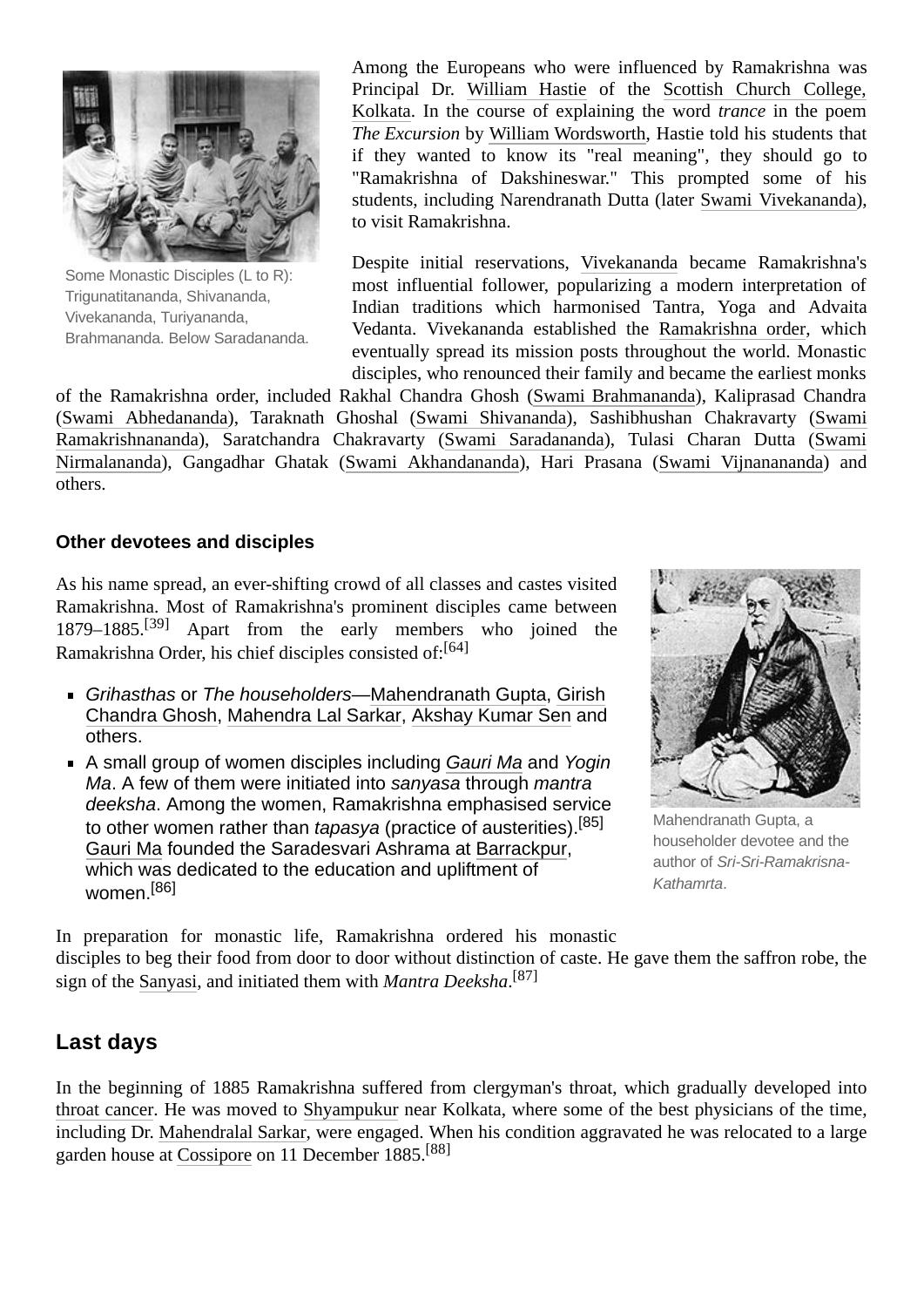During his last days, he was looked after by his monastic disciples and Sarada Devi. Ramakrishna was advised by the doctors to keep the strictest silence, but ignoring their advice, he incessantly conversed with visitors.[\[83\]](#page-17-1) According to traditional accounts, before his death, Ramakrishna transferred his spiritual powers to Vivekananda[88] and reassured Vivekananda of his avataric status.[88][\[89\]](#page-17-6) Ramakrishna asked [Vivekananda](https://en.wikipedia.org/wiki/Vivekananda) to look after the welfare of the disciples, saying, "keep my boys together"<sup>[\[90\]](#page-17-7)</sup> and asked him to "teach them".<sup>[\[90\]](#page-17-7)</sup> Ramakrishna also asked other monastic disciples to look upon Vivekananda as their leader.<sup>[88]</sup>



The disciples and devotees at Sri Ramakrishna's funeral

Ramakrishna's condition gradually worsened, and he died in the

early morning hours of 16 August 1886 at the [Cossipore](https://en.wikipedia.org/wiki/Cossipore) garden house. According to his disciples, this was *[mahasamadhi](https://en.wikipedia.org/wiki/Mahasamadhi)*. [88] After the death of their master, the monastic disciples led by Vivekananda formed a fellowship at a half-ruined house at [Baranagar](https://en.wikipedia.org/wiki/Baranagar) near the river [Ganges](https://en.wikipedia.org/wiki/Ganges), with the financial assistance of the householder disciples. This became the first [Math](https://en.wikipedia.org/wiki/Baranagar_Math) or monastery of the disciples who constituted the first [Ramakrishna Order.](https://en.wikipedia.org/wiki/Ramakrishna_Order) [\[39\]](#page-15-19)

### <span id="page-8-0"></span>**Practices and teachings**

#### <span id="page-8-1"></span>**Bhakti, Tantra, and God-realization**

Ramakrishna's religious practice and worldview, contained elements of [Bhakti,](https://en.wikipedia.org/wiki/Bhakti) [Tantra](https://en.wikipedia.org/wiki/Tantra) and [Vedanta.](https://en.wikipedia.org/wiki/Vedanta) Ramakrishna emphasised [God-realisation,](https://en.wikipedia.org/wiki/Mystical_experience) stating that "To realize God is the one goal in life."<sup>[\[91\]](#page-17-8)</sup> Ramakrishna found that Hinduism, Christianity and Islam all move towards the same God or divine, though using different ways:<sup>[92]</sup> "So many religions, so many paths to reach one and the same goal," namely to experience God or Divine.[\[93\]](#page-17-9) Ramakrishna further said, "All scriptures - the Vedas, the Puranas, the Tantras - seek Him alone and no one else." <sup>[\[94\]](#page-17-10)</sup> The Vedic phrase "[Truth](https://en.wikipedia.org/wiki/Sat_(Sanskrit)) is [one](https://en.wikipedia.org/wiki/Ekam); only It is called by different names,"<sup>[\[95\]](#page-17-11)[\[note](#page-14-15) 3]</sup> became a stock phrase to express Ramakrishna's inclusivism.<sup>[92]</sup>

Ramakrishna preferred "the duality of adoring a Divinity beyond himself to the self-annihilating immersion of [nirvikalpa samadhi,](https://en.wikipedia.org/wiki/Nirvikalpa_samadhi) and he helped "bring to the realm of Eastern energetics and realization the [daemonic](https://en.wikipedia.org/wiki/Daimon) celebration that the human is always between a reality it has not yet attained and a reality to which it is no longer limited."<sup>[\[98\]](#page-17-12)</sup> Ramakrishna is quoted in the Nikhilananda Gospel, "The devotee of God wants to eat sugar, and not to become sugar."<sup>[\[99\]](#page-17-13)</sup>

[Max Müller](https://en.wikipedia.org/wiki/Max_M%C3%BCller)<sup>[\[note](#page-14-16) 4]</sup> portrayed Ramakrishna as, "...a Bhakta, a worshipper or lover of the deity, much more than a Gñânin or a knower."[\[101\]](#page-17-14)[\[102\]](#page-17-15) [Postcolonial](https://en.wikipedia.org/wiki/Postcolonial) [literary theorist](https://en.wikipedia.org/wiki/Literary_theory) [Gayatri Chakravorty Spivak](https://en.wikipedia.org/wiki/Gayatri_Chakravorty_Spivak) wrote that Ramakrishna was a "Bengali *bhakta* visionary" and that as a *bhakta*, "he turned chiefly towards Kali."[\[103\]](#page-17-16)

[Indologist](https://en.wikipedia.org/wiki/Indologist) [Heinrich Zimmer](https://en.wikipedia.org/wiki/Heinrich_Zimmer) [was the first Western scholar to interpret Ramakrishna's worship of the Divine](https://en.wikipedia.org/wiki/Shakti) Mother as containing specifically [Tantric](https://en.wikipedia.org/wiki/Tantra) elements.<sup>[\[104\]](#page-17-17)[\[105\]](#page-17-18)</sup> Neeval also argued that tantra played a main role in Ramakrishna's spiritual development.[\[104\]](#page-17-17)

### <span id="page-8-2"></span>*The Gospel of Sri [Ramakrishna](https://en.wikipedia.org/wiki/The_Gospel_of_Sri_Ramakrishna)*

The principal source for Ramakrishna's teaching is Mahendranath Gupta's *[Sri Sri Ramakrishna Kathamrita](https://en.wikipedia.org/wiki/Sri_Sri_Ramakrishna_Kathamrita)*, which is regarded as a Bengali classic  $[106][107]$  $[106][107]$  and "the central text of the tradition".  $[108]$  Gupta used the pen name "M", as the author of the Gospel. The text was published in five volumes from 1902 to 1932.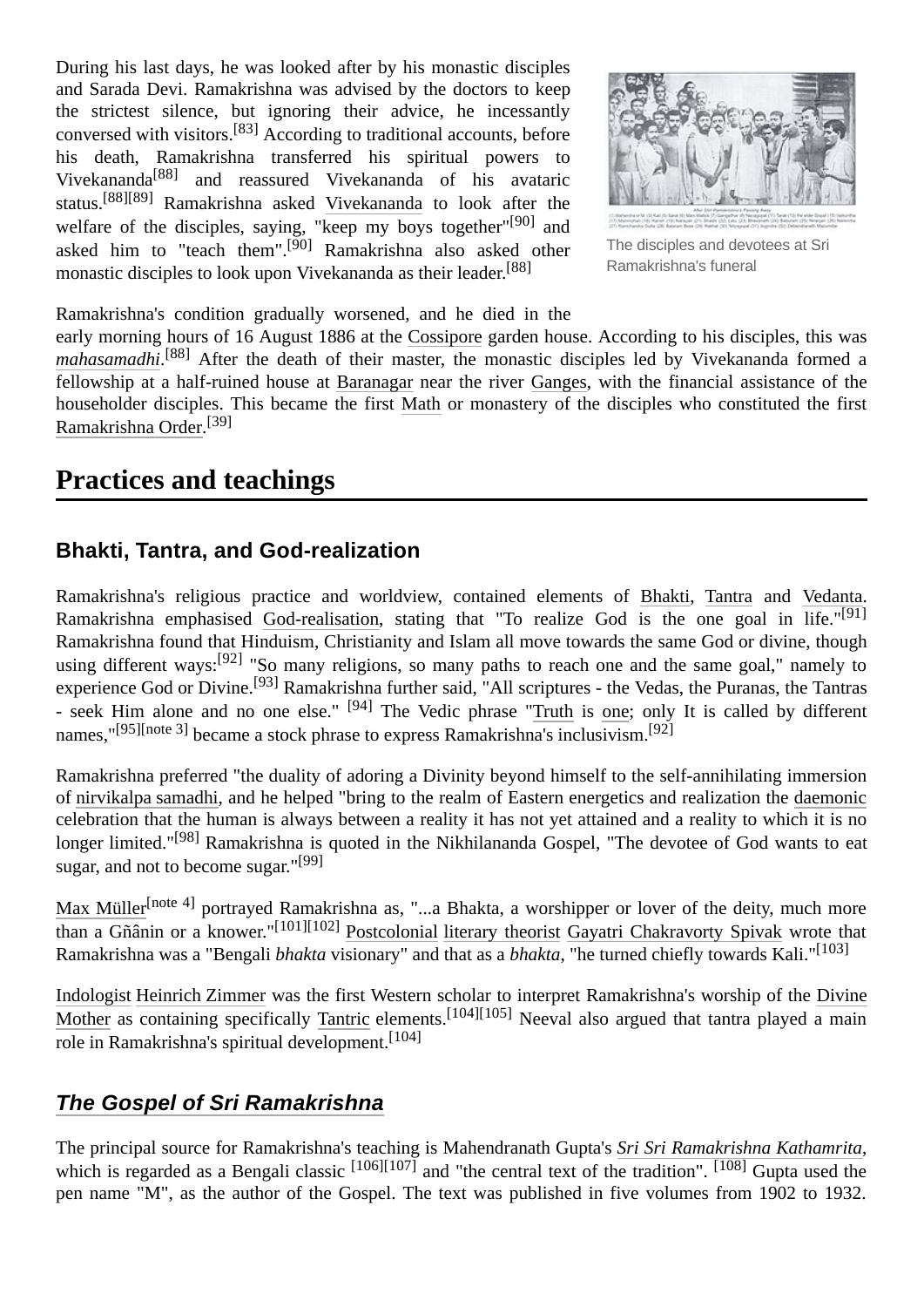Based on Gupta's diary notes, each of the five volumes purports to document Ramakrishna's life from 1882– 1886.

The most popular English translation of the *Kathamrita* is *[The Gospel of Sri Ramakrishna](https://en.wikipedia.org/wiki/The_Gospel_of_Sri_Ramakrishna)* by Swami [Nikhilananda. Nikhilananda's translation rearranged the scenes in the five volumes of the](https://en.wikipedia.org/wiki/Swami_Nikhilananda) *Kathamrita* into a linear sequence.

[Swami Nikhilananda](https://en.wikipedia.org/wiki/Swami_Nikhilananda) worked with [Margaret Woodrow Wilson,](https://en.wikipedia.org/wiki/Margaret_Woodrow_Wilson) daughter of President [Woodrow Wilson](https://en.wikipedia.org/wiki/Woodrow_Wilson), who helped the swami to refine his literary style into "flowing American English". The mystic hymns were [rendered into free verse by the American poet John Moffitt. Wilson and American mythology scholar Joseph](https://en.wikipedia.org/wiki/Joseph_Campbell) Campbell helped edit the manuscript.<sup>[\[109\]](#page-18-3)[\[110\]](#page-18-4)</sup> [Aldous Huxley](https://en.wikipedia.org/wiki/Aldous_Huxley) wrote in his Forward to the Gospel, "..." $M'$ produced a book unique, so far as my knowledge goes, in the literature of hagiography. Never have the casual and unstudied utterances of a great religious teacher been set down with so minute detail."[\[111\]](#page-18-5)

Philosopher [Lex Hixon](https://en.wikipedia.org/wiki/Lex_Hixon) writes that the [Gospel of Ramakrishna](https://en.wikipedia.org/wiki/Gospel_of_Ramakrishna) is "spiritually authentic" and a "powerful rendering of the *Kathamrita*".[\[112\]](#page-18-6) Malcolm Mclean and Jeffrey Kripal both argue that the translation is unreliable,  $^{[113][114]}$  $^{[113][114]}$  $^{[113][114]}$  $^{[113][114]}$  though Kripal's interpretation is criticized by [Hugh Urban.](https://en.wikipedia.org/wiki/Hugh_Urban)  $^{[115]}$  $^{[115]}$  $^{[115]}$ 

### <span id="page-9-0"></span>**Style of teaching**

Ramakrishna's teachings were imparted in rustic Bengali, using stories and parables.[\[5\]](#page-14-4) These teachings made a powerful impact on Kolkata's intellectuals, despite the fact that his preachings were far removed from issues of modernism or national independence.[\[116\]](#page-18-10)

Ramakrishna's primary biographers describe him as talkative. According to the biographers, Ramakrishna would reminisce for hours about his own eventful spiritual life, tell tales, explain Vedantic doctrines with extremely mundane illustrations, raise questions and answer them himself, crack jokes, sing songs, and mimic the ways of all types of worldly people, keeping the visitors enthralled.<sup>[\[87\]](#page-17-5)[\[117\]](#page-18-11)</sup>

As an example of Ramakrishna's teachings and fun with his followers, here's a quote about his visit to an exhibition, "I once visited the MUSEUM <sup>[\[note](#page-14-17) 5]</sup> There was a display of fossils: living animals had turned into stone. Just look at the power of association! Imagine what would happen if you constantly kept the company of the holy." Mani Mallick replied (laughing): "If you would go there again we could have ten to fifteen more years of spiritual instructions."[\[118\]](#page-18-12)

Ramakrishna used [rustic](https://en.wikipedia.org/wiki/Rural) [colloquial](https://en.wikipedia.org/wiki/Colloquial) [Bengali](https://en.wikipedia.org/wiki/Bengali_language) in his conversations. According to contemporary reports, Ramakrishna's linguistic style was unique, even to those who spoke Bengali. It contained obscure local words and idioms from village Bengali, interspersed with philosophical Sanskrit terms and references to the Vedas, Puranas, and Tantras. For that reason, according to philosopher Lex Hixon, his speeches cannot be literally translated into English or any other language.<sup>[\[119\]](#page-18-13)</sup> Scholar Amiya P. Sen argued that certain terms that Ramakrishna may have used only in a metaphysical sense are being improperly invested with new, contemporaneous meanings.[\[120\]](#page-18-14)

Ramakrishna was skilled with words and had an extraordinary style of preaching and instructing, which may have helped convey his ideas to even the most skeptical temple visitors.<sup>[\[39\]](#page-15-19)</sup> His speeches reportedly revealed a sense of joy and fun, but he was not at a loss when debating with intellectual philosophers.<sup>[\[121\]](#page-18-15)</sup> Philosopher [Arindam Chakrabarti](https://en.wikipedia.org/wiki/Arindam_Chakrabarti) contrasted Ramakrishna's talkativeness with the Buddha's legendary reticence, and compared his teaching style to that of [Socrates](https://en.wikipedia.org/wiki/Socrates).<sup>[\[122\]](#page-18-16)</sup>

### <span id="page-9-1"></span>**Divine nature**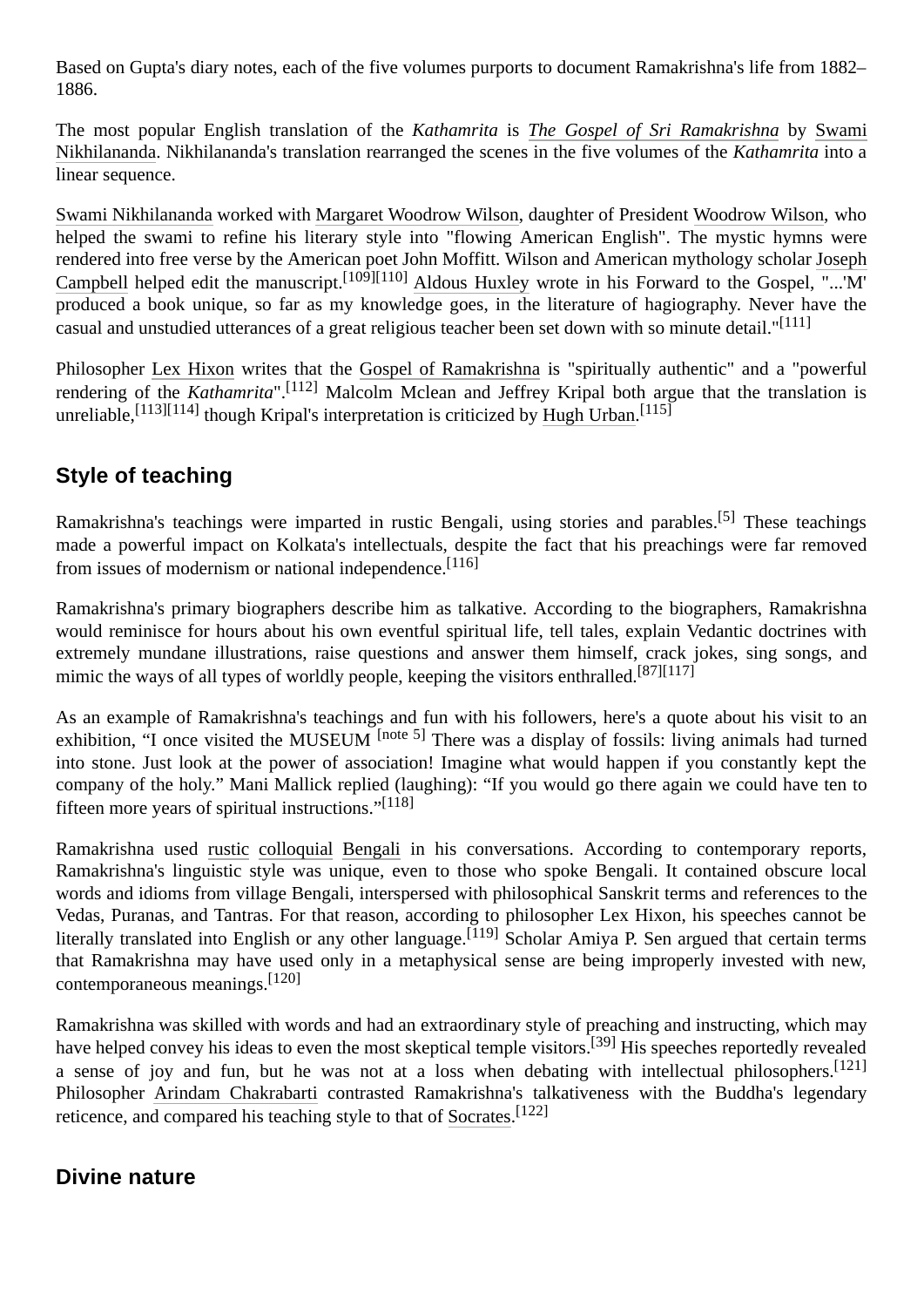It has been revealed to me that there exists an Ocean of Consciousness without limit. From It come all things of the relative plane, and in It they merge again. These waves arising from the Great Ocean merge again in the Great Ocean. I have clearly perceived all these things.<sup>[\[123\]](#page-18-17)</sup>

Ramakrishna regarded the Supreme Being to be both Personal and Impersonal, active and inactive:

When I think of the Supreme Being as inactive - neither creating nor preserving nor destroying - I call Him Brahman or Purusha, the Impersonal God. When I think of Him as active creating, preserving and destroying - I call Him Sakti or Maya or Prakriti, the Personal God. But the distinction between them does not mean a difference. The Personal and Impersonal are the same thing, like milk and its whiteness, the diamond and its lustre, the snake and its wriggling motion. It is impossible to conceive of the one without the other. The Divine Mother and Brahman are one<sup>[\[124\]](#page-18-18)</sup>

Ramakrishna regarded [maya](https://en.wikipedia.org/wiki/Maya_(Illusion)) to be of two natures, *avidya maya* and *vidya maya*. He explained that *avidya maya* represents dark forces of creation (e.g. sensual desire, selfish actions, evil passions, greed, lust and cruelty), which keep people on lower planes of consciousness. These forces are responsible for human entrapment in [the cycle of birth and death](https://en.wikipedia.org/wiki/Karma), and they must be fought and vanquished. *Vidya maya*, on the other hand, represents higher forces of creation (e.g. spiritual virtues, selfless action, enlightening qualities, kindness, purity, love, and devotion), which elevate human beings to the higher planes of consciousness.<sup>[\[125\]](#page-18-19)</sup>

### <span id="page-10-0"></span>**Society**

Ramakrishna taught that *jatra jiv tatra Shiv* (wherever there is a living being, there is [Shiva\)](https://en.wikipedia.org/wiki/Shiva). His teaching, "Jive daya noy, Shiv gyane jiv seba" (not kindness to living beings, but serving the living being as Shiva Himself) is considered as the inspiration for the philanthropic work carried out by his chief disciple Vivekananda.[\[126\]](#page-18-20)

In the Kolkata scene of the mid to late nineteenth century, Ramakrishna was opinionated on the subject of Chakri. Chakri can be described as a type of low-paying servitude done by educated men—typically government or commerce-related clerical positions. On a basic level, Ramakrishna saw this system as a corrupt form of European social organisation that forced educated men to be servants not only to their bosses at the office but also to their wives at home. What Ramakrishna saw as the primary detriment of Chakri, however, was that it forced workers into a rigid, impersonal clock-based time structure. He saw the imposition of strict adherence to each second on the watch as a roadblock to spirituality. Despite this, however, Ramakrishna demonstrated that Bhakti could be practised as an inner retreat to experience solace in the face of Western-style discipline and often discrimination in the workplace.  $[127]$ 

His spiritual movement indirectly aided nationalism, as it rejected caste distinctions and religious prejudices.[\[116\]](#page-18-10)

## <span id="page-10-1"></span>**Reception and legacy**

Ramakrishna is considered an important figure in the Bengali Renaissance of 19th–20th century. Several organisations have been established in his name.  $[128]$  The [Ramakrishna Math](https://en.wikipedia.org/wiki/Ramakrishna_Math) and [Mission](https://en.wikipedia.org/wiki/Ramakrishna_Mission) is the main organisation founded by Swami Vivekananda in 1897. The Mission conducts extensive work in health care,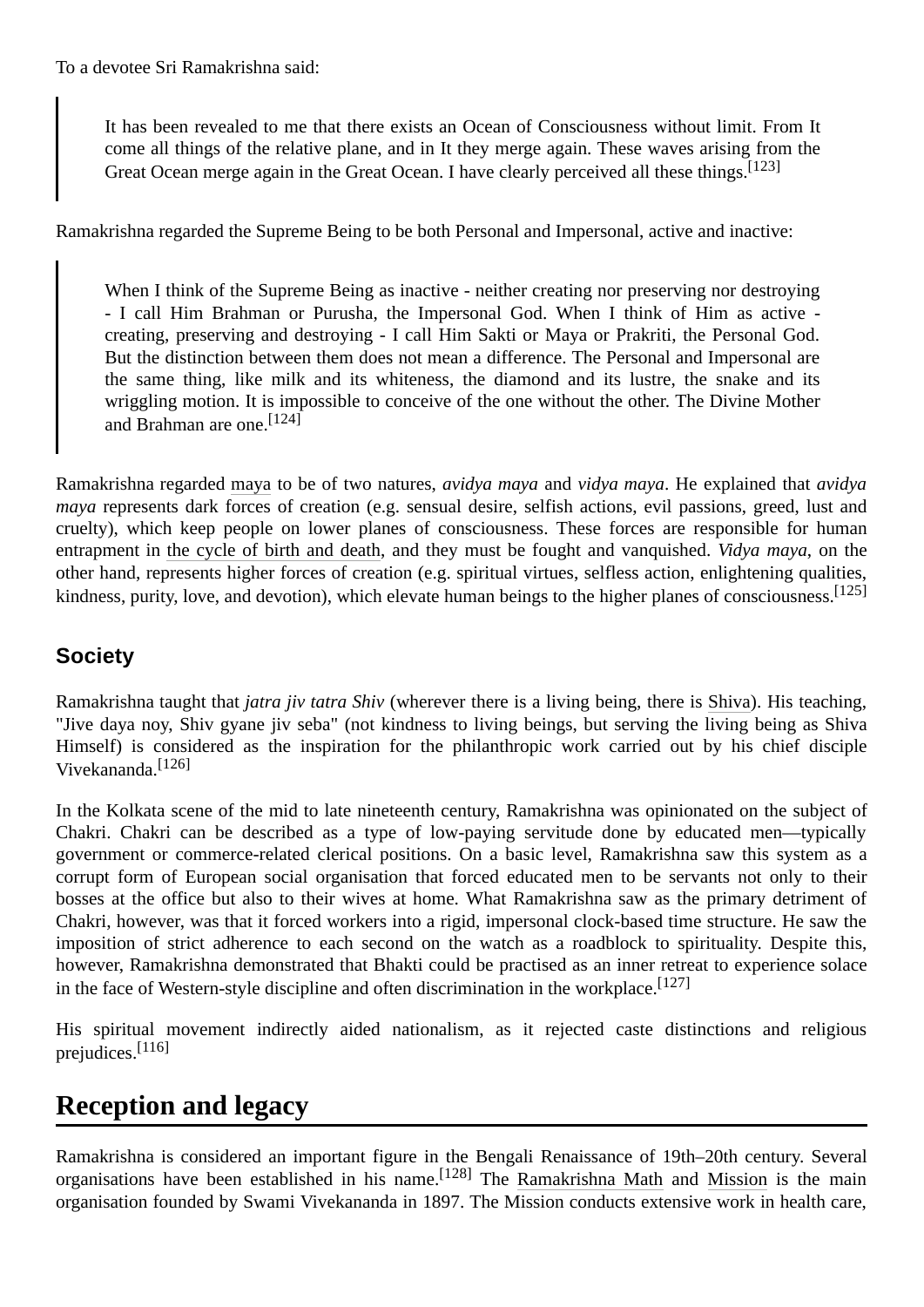

The marble statue of Ramakrishna at [Belur](https://en.wikipedia.org/wiki/Belur_Math) Math, the headquarters of the [Ramakrishna](https://en.wikipedia.org/wiki/Ramakrishna_Mission) Mission

disaster relief, rural management, tribal welfare, elementary and higher education. The movement is considered as one of the revitalisation movements of India. Amiya Sen writes that Vivekananda's "social service gospel" stemmed from direct inspiration from Ramakrishna and rests substantially on the "liminal quality" of the Master's message.  $[129]$ 

Other organisations include the [Ramakrishna Vedanta Society](https://en.wikipedia.org/wiki/Vedanta_Society) founded by [Swami Abhedananda](https://en.wikipedia.org/wiki/Swami_Abhedananda) in 1923, the [Ramakrishna Sarada Math](https://en.wikipedia.org/wiki/Ramakrishna_Sarada_Math) founded by a rebel group in 1929, the Ramakrishna Vivekananda Mission formed by Swami Nityananda in 1976, and the Sri Sarada Math and Ramakrishna Sarada Mission founded in 1959 as a sister organisation by the Ramakrishna Math and Mission.[\[128\]](#page-18-22)

[Rabindranath Tagore](https://en.wikipedia.org/wiki/Rabindranath_Tagore) wrote a poem on Ramakrishna, *To the Ramakrishna Paramahamsa Deva*: [\[130\]](#page-18-24)

Diverse courses of worship from varied springs of fulfillment have mingled in your meditation.

The manifold revelation of the joy of the Infinite has given form to a shrine of unity in your life

where from far and near arrive salutations to which I join my own.

During the 1937 Parliament of Religions, which was held at the Ramakrishna Mission in Calcutta, Tagore acknowledged Ramakrishna as a great saint because

...the largeness of his spirit could comprehend seemingly antagonistic modes of sadhana, and because the simplicity of his soul shames for all time the pomp and pedantry of pontiffs and pundits.<sup>[\[131\]](#page-19-0)</sup>

Max Müller,<sup>[\[132\]](#page-19-1)</sup> [Mahatma Gandhi,](https://en.wikipedia.org/wiki/Mahatma_Gandhi) [Jawaharlal Nehru](https://en.wikipedia.org/wiki/Jawaharlal_Nehru), [Sri Aurobindo](https://en.wikipedia.org/wiki/Sri_Aurobindo), and [Leo Tolstoy](https://en.wikipedia.org/wiki/Leo_Tolstoy) have acknowledged Ramakrishna's contribution to humanity. Ramakrishna's influence is also seen in the works of artists such as [Franz Dvorak](https://en.wikipedia.org/wiki/Franz_Dvorak) (1862–1927) and [Philip Glass](https://en.wikipedia.org/wiki/Philip_Glass).

## <span id="page-11-0"></span>**Views and studies**

### <span id="page-11-1"></span>**Transformation into neo-Vedantin**

Vivekananda portrayed Ramakrishna as an Advaita Vedantin. Vivekananda's approach can be located in the historical background of Ramakrishna and Calcutta during the mid-19th century.<sup>[\[133\]](#page-19-2)</sup> Neevel notes that the image of Ramakrishna underwent several transformations in the writings of his prominent admirers, who changed the 'religious madman' into a calm and well-behaving proponent of Advaita Vedanta.<sup>[\[51\]](#page-15-30)</sup> [Narasingha Sil](https://en.wikipedia.org/wiki/Narasingha_Sil) has argued that Vivekananda revised and mythologised Ramakrishna's image after Ramakrishna's death.<sup>[\[134\]](#page-19-3)</sup> McDaniel notes that the Ramakrishna Mission is biased towards Advaita Vedanta, and downplays the importance of Shaktism in Ramakrishna's spirituality.<sup>[\[135\]](#page-19-4)</sup> Malcolm McLean argued that the Ramakrishna Movement presents "a particular kind of explanation of Ramakrishna, that he was some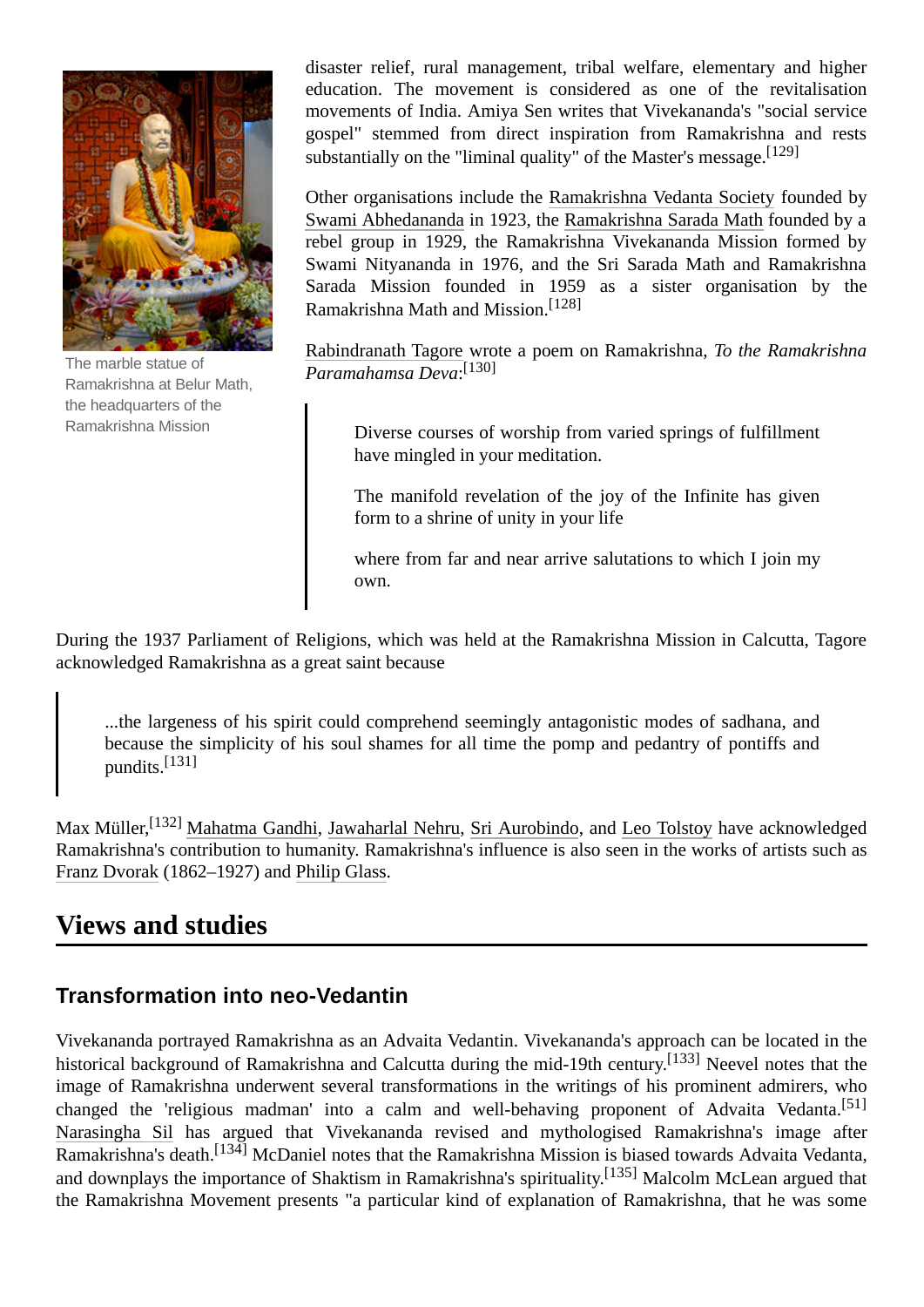kind of neo-Vedantist who taught that all religions lead to the same Godhead."<sup>[\[136\]](#page-19-5)</sup>

Carl Olson argued that in his presentation of his master, Vivekananda had hid much of Ramakrishna's embarrassing sexual oddities from the public, because he feared that Ramakrishna would be misunderstood.<sup>[\[137\]](#page-19-6)</sup> Tyagananda and [Vrajaprana](https://en.wikipedia.org/wiki/Vrajaprana) argue that Oslon makes his "astonishing claim" based on Kripal's speculations in *Kali's Child*, which they argue are unsupported by any of the source texts.<sup>[\[138\]](#page-19-7)</sup>

[Sumit Sarkar](https://en.wikipedia.org/wiki/Sumit_Sarkar) argued that he found in the *Kathamrita* traces of a binary opposition [between unlearned oral wisdom and learned literate knowledge.](https://en.wikipedia.org/wiki/Binary_opposition) He argues that all of our information about Ramakrishna, a rustic nearilliterate Brahmin, comes from urban *[bhadralok](https://en.wikipedia.org/wiki/Bhadralok)* devotees, "...whose texts simultaneously illuminate and transform."[\[139\]](#page-19-8)

[Amiya Prosad Sen](https://en.wikipedia.org/wiki/Amiya_Prosad_Sen) criticises Neevel's analysis,<sup>[\[140\]](#page-19-9)</sup> and writes that "it is really difficult to separate the Tantrik Ramakrishna from the Vedantic", since Vedanta and Tantra "may appear to be different in some respects", but they also "share some important postulates between them".<sup>[\[141\]](#page-19-10)</sup>



Photograph of Ramakrishna, taken on 10 December 1881 at the studio of "The Bengal Photographers" in Radhabazar, Calcutta (Kolkata).

### <span id="page-12-0"></span>**Psychoanalysis**

In 1927 Romain Roland discussed with Sigmund Freud the "oceanic feeling" described by Ramakrishna.<sup>[\[142\]](#page-19-11)</sup> [Sudhir Kakar](https://en.wikipedia.org/wiki/Sudhir_Kakar) (1991),<sup>[\[143\]](#page-19-12)</sup> [Jeffrey Kripal](https://en.wikipedia.org/wiki/Jeffrey_Kripal) (1995),<sup>[\[72\]](#page-16-16)</sup> and [Narasingha Sil](https://en.wikipedia.org/wiki/Narasingha_Sil) (1998),<sup>[\[144\]](#page-19-13)</sup> analysed Ramakrishna's mysticism and religious practices using psychoanalysis,<sup>[\[145\]](#page-19-14)</sup> arguing that his mystical visions, refusal to comply with ritual copulation in Tantra, *Madhura Bhava*, and criticism of *Kamini-Kanchana* (women and gold) reflect homosexuality.

#### **Romain Rolland and the "Oceanic feeling"**

The dialogue on [psychoanalysis](https://en.wikipedia.org/wiki/Psychoanalysis) and Ramakrishna began in 1927 when [Sigmund Freud](https://en.wikipedia.org/wiki/Sigmund_Freud)'s friend Romain Rolland [wrote to him that he should consider spiritual experiences, or "the oceanic feeling," in his](https://en.wikipedia.org/wiki/Romain_Rolland) psychological works.[\[142\]](#page-19-11)[\[146\]](#page-19-15) [Romain Rolland](https://en.wikipedia.org/wiki/Romain_Rolland) described the trances and mystical states experienced by Ramakrishna and other mystics as an "'oceanic' sentiment", one which Rolland had also experienced.<sup>[\[147\]](#page-19-16)</sup> Rolland believed that the universal human religious emotion resembled this "oceanic sense."<sup>[\[148\]](#page-19-17)</sup> In his 1929 book *La vie de Ramakrishna*, Rolland distinguished between the feelings of unity and eternity which Ramakrishna experienced in his mystical states and Ramakrishna's interpretation of those feelings as the goddess Kali.[\[149\]](#page-19-18)

#### <span id="page-12-1"></span>*The Analyst and the Mystic*

In his 1991 book *The Analyst and the Mystic*, Indian psychoanalyst [Sudhir Kakar](https://en.wikipedia.org/wiki/Sudhir_Kakar) saw in Ramakrishna's visions a spontaneous capacity for creative experiencing.[\[150\]](#page-19-19) Kakar also argued that culturally relative concepts of eroticism and gender have contributed to the Western difficulty in comprehending Ramakrishna.<sup>[\[151\]](#page-19-20)</sup> Kakar saw Ramakrishna's seemingly bizarre acts as part of a *bhakti* path to God.<sup>[\[152\]](#page-19-21)</sup>

<span id="page-12-2"></span>*Kali's Child*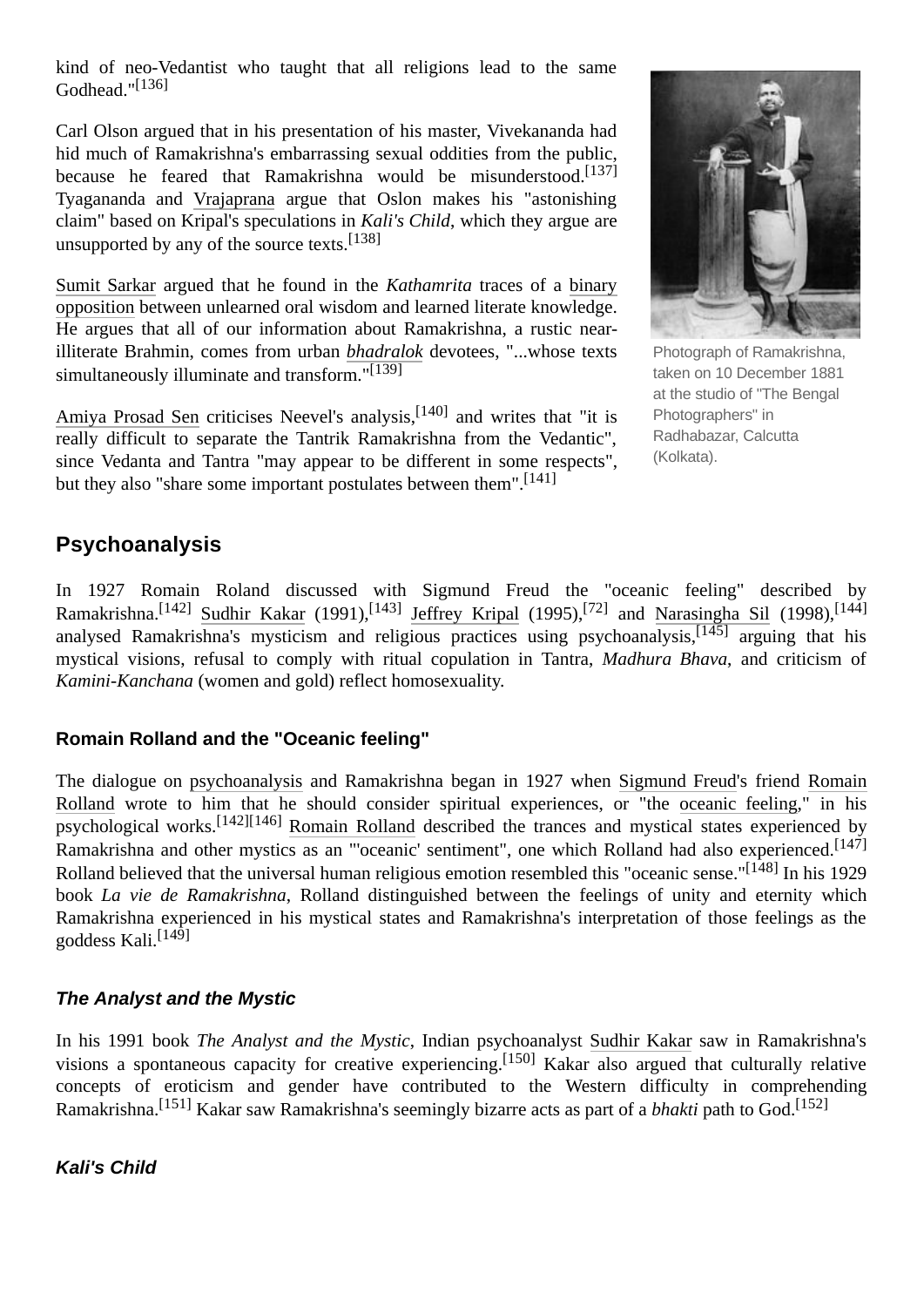In 1995, [Jeffrey J. Kripal](https://en.wikipedia.org/wiki/Jeffrey_J._Kripal) in his controversial<sup>[\[153\]](#page-19-22)[\[154\]](#page-19-23)</sup> *[Kali's Child: The Mystical and the Erotic in the Life](https://en.wikipedia.org/wiki/Kali%27s_Child:_The_Mystical_and_the_Erotic_in_the_Life_and_Teachings_of_Ramakrishna)* and Teachings of Ramakrishna, an interdisciplinary<sup>[\[155\]](#page-19-24)</sup> study of Ramakrishna's life "using a range of  $\overline{\text{theoretical models}}$ ," most notably psycho-analysis,  $\left[115\right]$  argued that Ramakrishna's mystical experiences could be seen as symptoms of repressed [homoeroticism,](https://en.wikipedia.org/wiki/Homoeroticism)<sup>[\[155\]](#page-19-24)</sup> "legitimat[ing] Ramakrishna's religious visions by situating psychoanalytic discourse in a wider Tantric worldview.<sup>[\[155\]](#page-19-24)</sup> Jeffrey J. Kripal argued that Ramakrishna rejected Advaita Vedanta in favour of Shakti Tantra.[\[156\]](#page-20-1)

Kripal also argued in *[Kali's Child](https://en.wikipedia.org/wiki/Kali%27s_Child)* that the Ramakrishna Movement had manipulated Ramakrishna's biographical documents, that the Movement had published them in incomplete and bowdlerised editions (claiming among other things, hiding Ramakrishna's homoerotic tendencies), and that the Movement had suppressed [Ram Chandra Datta](https://en.wikipedia.org/wiki/Ram_Chandra_Datta)'s *Srisriramakrsna Paramahamsadever Jivanavrttanta*. [\[72\]](#page-16-16)

These views were disputed by several authors, scholars, and psychoanalysts, including Alan Roland,<sup>[\[142\]](#page-19-11)[\[157\]](#page-20-2)</sup> Kelly Aan Raab,<sup>[158]</sup> Somnath Bhattacharyya,<sup>[\[159\]](#page-20-3)</sup> J.S. Hawley,<sup>[\[152\]](#page-19-21)</sup> and Swami Atmajnanananda, who wrote that *Jivanavrttanta* had been reprinted nine times in Bengali as of 1995.<sup>[\[160\]](#page-20-4)</sup>

Jeffrey Kripal translates the phrase *kamini-kanchana* as *lover and gold*. The literal translation is *Women and Gold*. In Ramakrishna's view, lust and greed, are obstacles to God-realization. Kripal associates his translation of the phrase with Ramakrishna's alleged disgust for women as lovers.[161] [Swami Tyagananda](https://en.wikipedia.org/wiki/Swami_Tyagananda) considered this to be a "linguistic misconstruction."<sup>[\[162\]](#page-20-5)</sup> Ramakrishna also cautioned his women disciples against *purusa-kanchana* ("man and gold") and Tyagananda writes that Ramakrishna used *Kamini-Kanchana* as "cautionary words" instructing his disciples to conquer the "lust *inside* the mind."[163[\]\[note](#page-14-18) 6]

The application of psychoanalysis has further been disputed by Tyagananda and [Vrajaprana](https://en.wikipedia.org/wiki/Vrajaprana) as being [unreliable in understanding Tantra and interpreting cross-cultural contexts in](https://en.wikipedia.org/wiki/Interpreting_Ramakrishna:_Kali%27s_Child_Revisited) *Interpreting Ramakrishna: Kali's Child Revisited* (2010).[\[166\]](#page-20-6)

## <span id="page-13-0"></span>**See also**

- **[List of Hindu gurus and saints](https://en.wikipedia.org/wiki/List_of_Hindu_gurus_and_saints)**
- [Dakshineswar Kali Temple](https://en.wikipedia.org/wiki/Dakshineswar_Kali_Temple)
- [Relationship between Ramakrishna and Swami Vivekananda](https://en.wikipedia.org/wiki/Relationship_between_Ramakrishna_and_Swami_Vivekananda)
- [The Gospel of Sri Ramakrishna](https://en.wikipedia.org/wiki/The_Gospel_of_Sri_Ramakrishna)

## <span id="page-13-1"></span>**Notes**

- <span id="page-13-2"></span>1. According to Anil D. Desai, Ramakrishna suffered from psychomotor epilepsy,<sup>[\[28\]](#page-15-10)</sup> also called **[temporal lobe epilepsy.](https://en.wikipedia.org/wiki/Temporal_lobe_epilepsy)<sup>[\[29\]](#page-15-33)</sup> See Devinsky, J.; Schachter, S. (2009). "Norman Geschwind's** contribution to the understanding of behavioral changes in temporal lobe epilepsy: The February 1974 lecture". *Epilepsy & Behavior*. **15** (4): 417–24. [doi](https://en.wikipedia.org/wiki/Doi_(identifier)):10.1016/j.yebeh.2009.06.006 [\(https://doi.org/10.1016%2Fj.yebeh.2009.06.006\). PMID](https://doi.org/10.1016%2Fj.yebeh.2009.06.006) 19640791 (https://pubmed.ncbi.nlm.ni [h.gov/19640791\). for a description of characteristics of Temporal Lobe Epilepsy, including](https://pubmed.ncbi.nlm.nih.gov/19640791) increased religiosity as "a very striking feature." See also [Geschwind syndrome,](https://en.wikipedia.org/wiki/Geschwind_syndrome) for descriptions of behavioral phenomena evident in some temporal lobe epilepsy patients, and Jess Hill *Finding God in a seizure: the link between temporal lobe epilepsy and mysticism (htt [p://www.abc.net.au/radionational/programs/encounter/the-link-between-temporal-lobe-epilepsy](http://www.abc.net.au/radionational/programs/encounter/the-link-between-temporal-lobe-epilepsy-and-mysticism/5956982) -and-mysticism/5956982)* for some first-hand descriptions of epilepsy-induced "visions and trance-like states."
- <span id="page-13-3"></span>2. The Vaishnava Bhakti traditions speak of five different moods,[\[50\]](#page-15-34) referred to as *bhāva*s, different attitudes that a devotee can take up to express his love for God. They are: *śānta*, the "peaceful attitude"; *dāsya*, the attitude of a servant; *sakhya*, the attitude of a friend; *vātsalya*,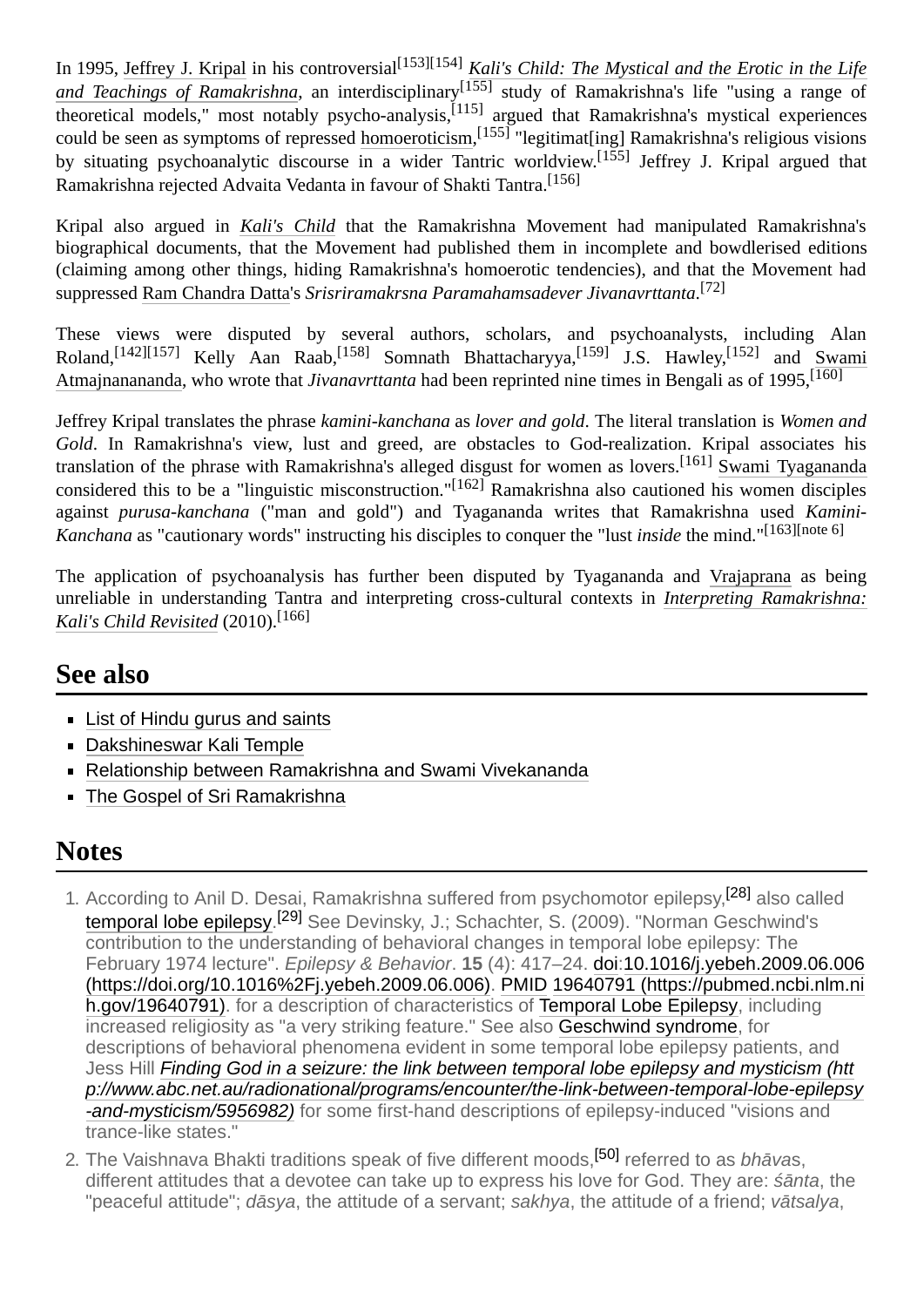the attitude of a mother toward her child; and *madhura*, the attitude of a woman towards her lover. [\[51\]](#page-15-30)[\[52\]](#page-15-35)

- <span id="page-14-15"></span>3. Referring to [Rig Veda](https://en.wikipedia.org/wiki/Rig_Veda) Samhita [1.164.46](https://en.wikipedia.org/wiki/Mandala_1): "They call him Indra, Mitra, Varuna, Agni, and he is heavenly nobly-winged [Garutman](https://en.wikipedia.org/wiki/Garuda). To what is One, sages give many a title. They call it Agni, Yama, Matarisvan.".<sup>[\[96\]](#page-17-19)</sup> Compare William A. Graham, who states that "the one" in verse 1.164.46 refers to [Vāc](https://en.wikipedia.org/wiki/V%C4%81c), goddess of speech, appearing as "the creative force and absolute force in the universe." In later Vedic literature, "Speech or utterance is also identified with the supreme power or transcendent reality," and "equated with Brahman in this sense."<sup>[\[97\]](#page-17-20)</sup>
- <span id="page-14-16"></span>4. In his influential<sup>[\[100\]](#page-17-21)</sup> 1896 essay "A real **mahatma**: Sri Ramakrishna Paramahansa Dev" and his 1899 book *Râmakrishna: His Life and Sayings*.
- <span id="page-14-17"></span>5. The word MUSEUM is in all caps to indicate it was said in English.
- <span id="page-14-18"></span>6. [Partha Chatterjee](https://en.wikipedia.org/wiki/Partha_Chatterjee_(scholar)) wrote that the figure of a woman stands for concepts or entities that have "little to do with women in actuality" and "the figure of woman-and-gold signified the enemy within: that part of one's own self which was susceptible to the temptations of ever-unreliable worldly success." [\[164\]](#page-20-7) Carl T. Jackson interprets *kamini-kanchana* to refer to the idea of sex and the idea of money as delusions which prevent people from realising God.<sup>[\[165\]](#page-20-8)</sup>

## <span id="page-14-13"></span>**References**

- <span id="page-14-0"></span>1. ["Archived copy" \(https://web.archive.org/web/20170220013919/http://belurmath.org/kids\\_secti](https://web.archive.org/web/20170220013919/http://belurmath.org/kids_section/birth-of-sri-ramakrishna/) [on/birth-of-sri-ramakrishna/\). Archived from the original \(http://belurmath.org/kids\\_section/birth](http://belurmath.org/kids_section/birth-of-sri-ramakrishna/)of-sri-ramakrishna/) on 20 February 2017. Retrieved 19 February 2017.
- <span id="page-14-1"></span>2. ["Feature" \(http://pib.nic.in/feature/feyr2002/ffeb2002/f260220021.html\)](http://pib.nic.in/feature/feyr2002/ffeb2002/f260220021.html). *pib.nic.in*. Archived (htt [ps://web.archive.org/web/20181225130158/http://pib.nic.in/feature/feyr2002/ffeb2002/f260220](https://web.archive.org/web/20181225130158/http://pib.nic.in/feature/feyr2002/ffeb2002/f260220021.html) 021.html) from the original on 25 December 2018. Retrieved 19 February 2017.
- <span id="page-14-2"></span>3. ["Sri Ramakrishna By Swami Nikhilananda" \(https://web.archive.org/web/20170220020231/http](https://web.archive.org/web/20170220020231/https://www.ramakrishna.org/rmk_nik.htm) s://www.ramakrishna.org/rmk\_nik.htm). www.ramakrishna.org. Archived from the original (http [s://www.ramakrishna.org/rmk\\_nik.htm\) on 20 February 2017. Retrieved 19 February 2017.](https://www.ramakrishna.org/rmk_nik.htm)
- <span id="page-14-3"></span>4. Mangla, Dharam Vir (1 April 2016). *Great Saints & Yogis* (https://books.google.com/?id=6174C [wAAQBAJ&pg=PT53&lpg=PT53&dq=ramakrishna+++17th+february+1836#v=onepage&q=ra](https://books.google.com/?id=6174CwAAQBAJ&pg=PT53&lpg=PT53&dq=ramakrishna+++17th+february+1836#v=onepage&q=ramakrishna+++17th+february+1836&f=false) makrishna+++17th+february+1836&f=false). Lulu Press, Inc. [ISBN](https://en.wikipedia.org/wiki/ISBN_(identifier)) [9781365013515](https://en.wikipedia.org/wiki/Special:BookSources/9781365013515) – via Google Books.
- <span id="page-14-4"></span>5. [Smart 1998](#page-22-2), p. 409.
- <span id="page-14-5"></span>6. Georg 2002, p. 600.
- <span id="page-14-6"></span>7. [Sen 2001,](#page-21-0) p. 101.
- <span id="page-14-7"></span>8. Dr. S. N. Pandey (1 September 2010). *West Bengal General Knowledge Digest* (https://books. [google.com/?id=G0F6QKfiktQC&pg=PA32&lpg=PA32&dq=ramakrishna+++17th+february+183](https://books.google.com/?id=G0F6QKfiktQC&pg=PA32&lpg=PA32&dq=ramakrishna+++17th+february+1836#v=onepage&q=ramakrishna+++17th+february+1836&f=false) 6#v=onepage&q=ramakrishna+++17th+february+1836&f=false). Upkar Prakashan. [ISBN](https://en.wikipedia.org/wiki/ISBN_(identifier)) [9788174822826](https://en.wikipedia.org/wiki/Special:BookSources/9788174822826) – via Google Books.
- <span id="page-14-8"></span>9. ["Biography of Sri Ramakrishna" \(http://www.publishyourarticles.net/knowledge-hub/biography/](http://www.publishyourarticles.net/knowledge-hub/biography/biography-of-sri-ramakrishna/3950/) biography-of-sri-ramakrishna/3950/). 30 January 2012. Archived (https://web.archive.org/web/ [20170220013451/http://www.publishyourarticles.net/knowledge-hub/biography/biography-of-sri](https://web.archive.org/web/20170220013451/http://www.publishyourarticles.net/knowledge-hub/biography/biography-of-sri-ramakrishna/3950/) -ramakrishna/3950/) from the original on 20 February 2017. Retrieved 19 February 2017.
- <span id="page-14-9"></span>10. [Clarke 2006,](#page-20-9) p. 209.
- <span id="page-14-10"></span>11. Brodd 2009, p. 275.
- <span id="page-14-11"></span>12. [Smith 1976,](#page-22-3) p. 93.
- <span id="page-14-12"></span>13. <https://belurmath.org/about-us/> Archived (https://web.archive.org/web/20180226211533/https:// [belurmath.org/about-us/\) 26 February 2018 at the Wayback Machine Belur Math Headquarters](https://web.archive.org/web/20180226211533/https://belurmath.org/about-us/) for the Ramakrishna Order and Mission
- <span id="page-14-14"></span>14. [Heehs 2002,](#page-21-1) p. 430.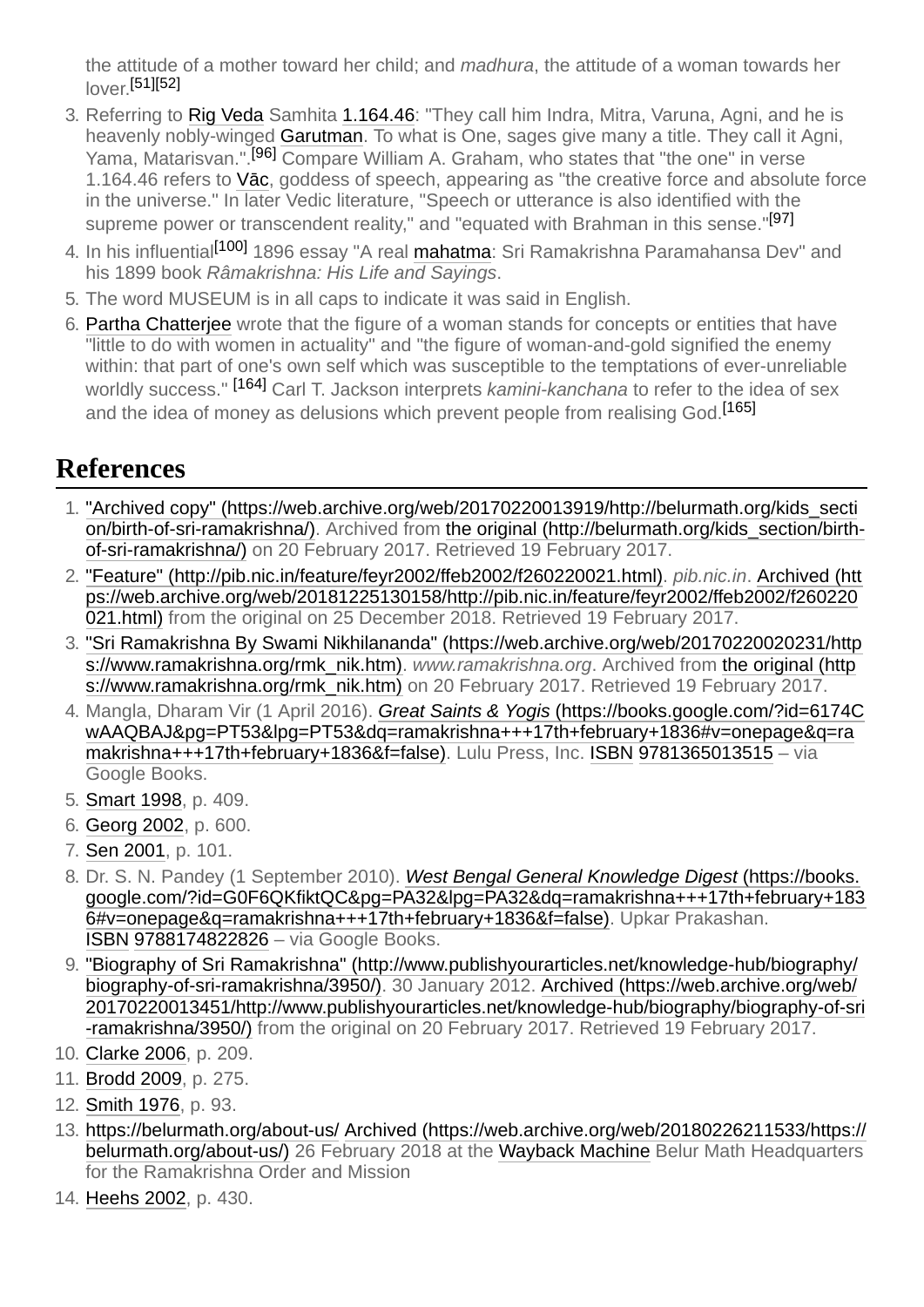- 15. [Chatterjee 1993](#page-20-10), pp. 46–47.
- 16. [Harding 1998,](#page-21-2) pp. 243–244.
- <span id="page-15-0"></span>17. *More About Ramakrishna* by Swami Prabhananda, 1993, Advaita Ashrama, First Chapter - Who Gave the Name Ramakrishna and When?
- <span id="page-15-1"></span>18. *More About Ramakrishna* by Swami Prabhananda, 1993, Advaita Ashrama, page 23
- <span id="page-15-2"></span>19. M's original Bengali diary page 661, Saturday, 13 February 1886
- <span id="page-15-3"></span>20. [Jackson 1994](#page-21-3), p. 17.
- <span id="page-15-4"></span>21. [Harding 1998,](#page-21-2) p. 248.
- <span id="page-15-5"></span>22. [Sen 2001,](#page-21-0) p. 92.
- 23. [Zaleski 2006](#page-22-4), pp. 162–163.
- <span id="page-15-6"></span>24. [Bhawuk 2003.](#page-20-11)
- <span id="page-15-7"></span>25. [Smith 1982,](#page-22-5) p. 70.
- <span id="page-15-8"></span>26. [Vivekananda 2005,](#page-22-6) p. 482.
- <span id="page-15-9"></span>27. [Adiswarananda 2005](#page-20-12), p. 65.
- <span id="page-15-10"></span>28. [Katrak 2006.](#page-21-4)
- <span id="page-15-33"></span>29. [Bennett 1962.](#page-20-13)
- <span id="page-15-11"></span>30. [Harding 1998,](#page-21-2) p. 250.
- <span id="page-15-12"></span>31. [Sen 2006,](#page-18-25) p. 176.
- <span id="page-15-13"></span>32. [Harding 1998,](#page-21-2) p. 251.
- <span id="page-15-14"></span>33. 'Ramakrishna and His Disciples', Christopher Isherwood, Methuen & Company, Ltd 1965 page 115
- <span id="page-15-15"></span>34. [Isherwood 1980](#page-21-5), p. 65.
- <span id="page-15-16"></span>35. [Jackson 1994](#page-21-3), p. 18.
- 36. Spivak 2007, pp. 207–208.
- <span id="page-15-17"></span>37. [Rolland 1929,](#page-16-26) p. 59.
- <span id="page-15-18"></span>38. Spivak 2007, p. 207.
- <span id="page-15-19"></span>39. [Schneiderman 1969.](#page-21-6)
- <span id="page-15-20"></span>40. Goldman 1993.
- <span id="page-15-21"></span>41. Ramakrishna and His Disciples, Christopher Isherwood, Methuen & Company, Ltd, 1965
- <span id="page-15-22"></span>42. ["Encyclopædia Britannica" \(https://www.britannica.com/topic/sanatana-dharma](https://www.britannica.com/topic/sanatana-dharma)[\). Archived \(http](https://web.archive.org/web/20190810005140/https://www.britannica.com/topic/sanatana-dharma) s://web.archive.org/web/20190810005140/https://www.britannica.com/topic/sanatana-dharma) from the original on 10 August 2019. Retrieved 10 August 2019.
- <span id="page-15-23"></span>43. [Gospel of Ramakrishna,](https://en.wikipedia.org/wiki/Gospel_of_Ramakrishna) Introduction, page 18 (the biographical section)
- <span id="page-15-24"></span>44. [Gospel of Ramakrishna,](https://en.wikipedia.org/wiki/Gospel_of_Ramakrishna) Introduction, page 22 (the biographical section)
- <span id="page-15-25"></span>45. [Gospel of Ramakrishna,](https://en.wikipedia.org/wiki/Gospel_of_Ramakrishna) Introduction, page 27 (the biographical section)
- <span id="page-15-26"></span>46. [Gospel of Ramakrishna,](https://en.wikipedia.org/wiki/Gospel_of_Ramakrishna) Introduction, page 33 (the biographical section)
- <span id="page-15-27"></span>47. [Gospel of Ramakrishna,](https://en.wikipedia.org/wiki/Gospel_of_Ramakrishna) Introduction, page 34 (the biographical section)
- <span id="page-15-28"></span>48. 'Ramakrishna and His Disciples', Christopher Isherwood, Methuen & Company, Ltd 1965 page 123
- <span id="page-15-29"></span>49. [Gospel of Ramakrishna](https://en.wikipedia.org/wiki/Gospel_of_Ramakrishna)
- <span id="page-15-34"></span>50. Spivak 2007, p. 197.
- <span id="page-15-30"></span>51. Neevel 1976.
- <span id="page-15-35"></span>52. Allport, Gordon W. (1999). "Its meaning for the West". *Hindu Psychology*. Routledge. p. 180 (ht [tps://books.google.com/books?id=aANjt2mn27MC&pg=PA180\).](https://books.google.com/books?id=aANjt2mn27MC&pg=PA180)
- <span id="page-15-31"></span>53. Isherwood, pp. 70–73
- <span id="page-15-32"></span>54. Neevel 1976, p. 74.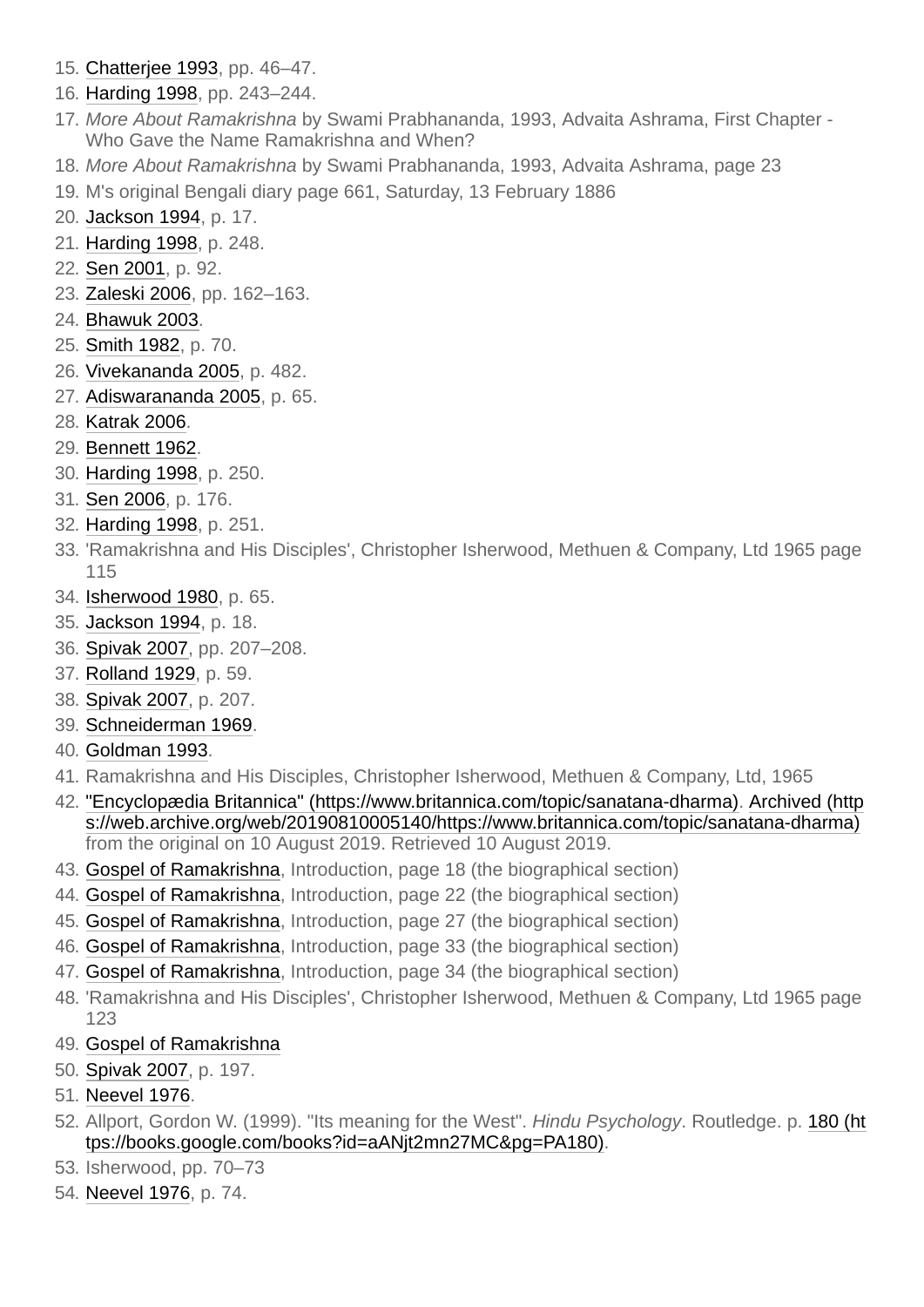- <span id="page-16-0"></span>55. [Jestice 2004](#page-21-7), p. 723.
- <span id="page-16-1"></span>56. [Jackson 1994](#page-21-3), p.18
- <span id="page-16-2"></span>57. Varenne, Jean; Coltman, Derek (1977). *Yoga and the Hindu Tradition*. University of Chicago Press. p. 151. "we know that certain Tantric practices, condemned as shockingly immoral, are aimed solely at enabling the adept to make use of the energy required for their realisation to destroy desire within himself root and branch"
- 58. Neevel 1976, pp. 74–77.
- <span id="page-16-3"></span>59. [Sen 2001,](#page-21-0) p. 99
- <span id="page-16-4"></span>60. [Hixon 2002,](#page-21-8) p. xliii
- <span id="page-16-5"></span>61. Richards, Glyn (1985). *A Source-book of modern Hinduism*. Routledge. p. 63. "[Ramakrishna] received instructions in yogic techniques which enabled him to control his spiritual energy."
- <span id="page-16-6"></span>62. [Sen 2001,](#page-21-0) p. 138
- <span id="page-16-7"></span>63. Isherwood, p. 197–198.
- <span id="page-16-8"></span>64. Nikhilananda, Swami. ["Introduction" \(http://www.belurmath.org/gospel/introduction.htm\).](http://www.belurmath.org/gospel/introduction.htm) *The Gospel of Sri Ramakrishna*.
- <span id="page-16-9"></span>65. Sharma, Arvind (1977). "Ramakrishna Paramahamsa: A Study in a Mystic's Attitudes towards Women". In Rita M. Gross (ed.). *Beyond Androcentrism*. Scholars Press ( American Academy of Religion ). pp. 118–119, 122, 124.
- <span id="page-16-10"></span>66. Parama Roy, *Indian Traffic: Identities in Question in Colonial and Post-Colonial India* Berkeley: University of California Press, 1998
- <span id="page-16-11"></span>67. [Jackson 1994](#page-21-3), p.19
- <span id="page-16-12"></span>68. [Harding 1998,](#page-21-2) p. 263
- <span id="page-16-13"></span>69. *The Great Master*, p. 255.
- <span id="page-16-14"></span>70. Rolland, Romain *The Life of Ramakrishna* (1984), Advaita Ashram
- <span id="page-16-15"></span>71. [Isherwood 1980](#page-21-5), p. 123.
- <span id="page-16-16"></span>72. [Kripal 1995.](#page-21-9)
- <span id="page-16-17"></span>73. The vision recorded by Swami Saradananda has some variants in different texts and biographies.Jeffrey J. Kripal (1995), Kali's Child: The Mystical and the Erotic in the Life and Teachings of Ramakrishna. First edition. University of Chicago Press.
- <span id="page-16-18"></span>74. Swarup, Ram (1986). *[Ramakrishna Mission: In search of a new identity](https://archive.org/details/Identity_201605)* (https://archive.org/det ails/Identity\_201605).
- <span id="page-16-19"></span>75. [Isherwood 1980](#page-21-5), p. 124.
- <span id="page-16-26"></span><span id="page-16-20"></span>76. Rolland, Romain (1929). "The Return to Man". *The Life of Ramakrishna*. pp. 49–62.
- <span id="page-16-21"></span>77. Western Admirers of Ramakrishna and His Disciples, Gopal Stavig, 2010, [ISBN](https://en.wikipedia.org/wiki/ISBN_(identifier)) [9788175053342](https://en.wikipedia.org/wiki/Special:BookSources/9788175053342)
- <span id="page-16-22"></span>78. [Ramakrishna Mission Singapore \(April 2007\). "Lay Disciples of Ramakrishna" \(http://www.ram](http://www.ramakrishna.org.sg/Nirvana_Apr%202007.htm) akrishna.org.sg/Nirvana\_Apr%202007.htm). *Nirvana*. Ramakrishna Mission, Singapore. [Archived \(https://web.archive.org/web/20080921115105/http://www.ramakrishna.org.sg/Nirvan](https://web.archive.org/web/20080921115105/http://www.ramakrishna.org.sg/Nirvana_Apr%202007.htm) a Apr%202007.htm) from the original on 21 September 2008. Retrieved 4 September 2008.
- <span id="page-16-23"></span>79. Rolland, Romain (1929). "Ramakrishna and the Great Shepherds of India". *The Life of Ramakrishna*. pp. 110–130.
- <span id="page-16-24"></span>80. Farquhar, John Nicol (1915). *Modern Religious Movements in India*. Macmillan Co. p. 194. "About 1875, Keshab Chandra Sen made his acquaintance and became very interested in him (Ramakrishna)."
- <span id="page-16-25"></span>81. Y. Masih (2000). *A Comparative Study of Religions*. Motilal Banarsidass. pp. 198–199.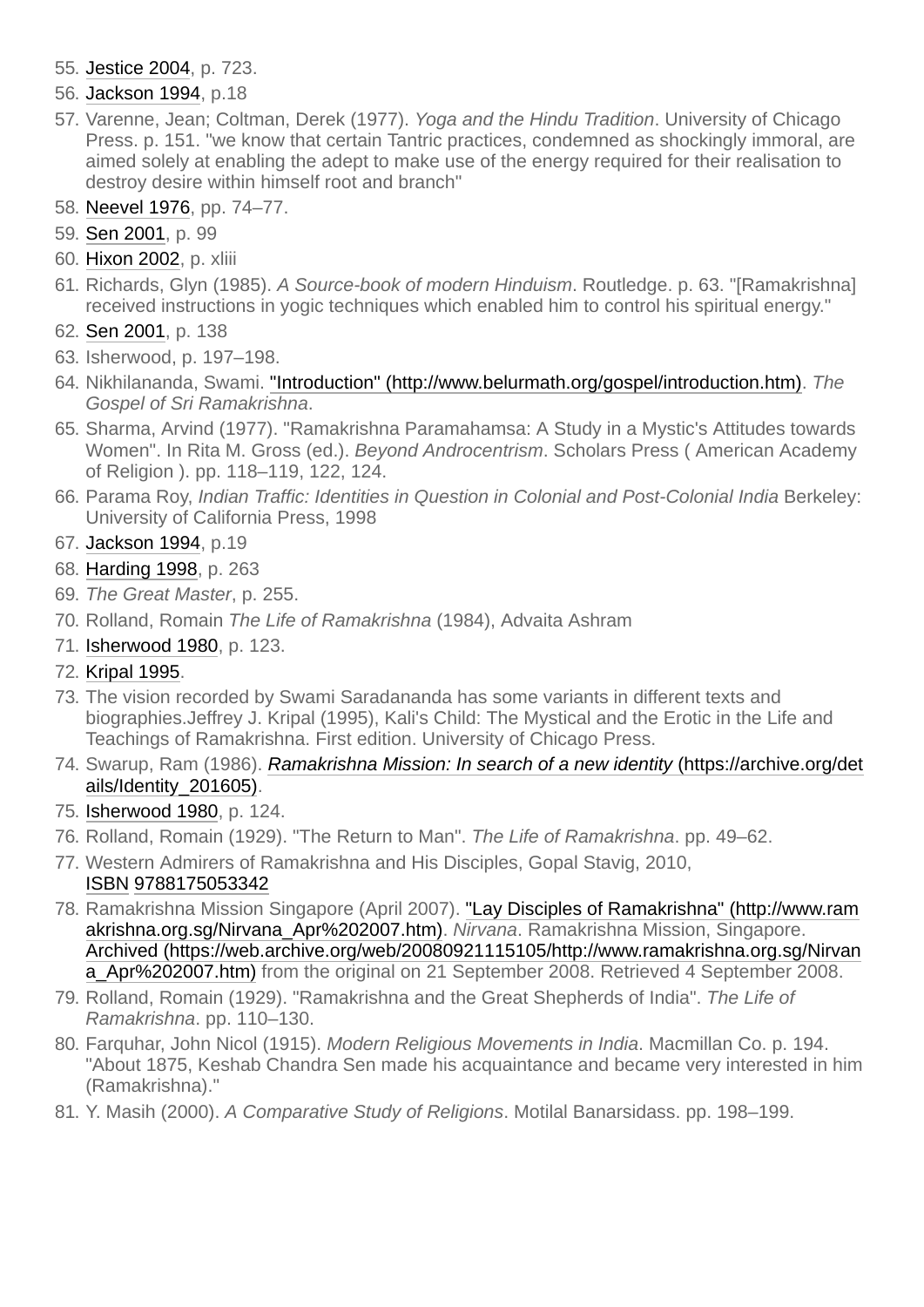- <span id="page-17-0"></span>82. Mukherjee, Dr. Jayasree (May 2004). "Sri Ramakrishna's Impact on Contemporary Indian Society" (http://www.eng.vedanta.ru/library/prabuddha\_bharata/sri\_ramakrishna%27s\_impact on\_contemporary\_indian\_society\_may04.php). *Prabuddha Bharata*. Archived (https://web.arch [ive.org/web/20080924025928/http://www.eng.vedanta.ru/library/prabuddha\\_bharata/sri\\_ramak](https://web.archive.org/web/20080924025928/http://www.eng.vedanta.ru/library/prabuddha_bharata/sri_ramakrishna) rishna's impact on contemporary indian society may04.php) from the original on 24 September 2008. Retrieved 4 September 2008.
- <span id="page-17-1"></span>83. Müller, Max (1898). "Râmak*ri*sh*n*[a's Life" \(http://www.sacred-texts.com/hin/rls/rls14.htm\)](http://www.sacred-texts.com/hin/rls/rls14.htm). *Râmakrishna his Life and Sayings*. pp. 56–57.
- <span id="page-17-2"></span>84. Debarry, William Theodore; [Ainslie Thomas Embree](https://en.wikipedia.org/wiki/Ainslie_Thomas_Embree) (1988). *Sources of Indian Tradition: From the Beginning to 1800*[. S](https://en.wikipedia.org/wiki/Special:BookSources/978-0-231-06415-6)[tephen N. Ha](https://en.wikipedia.org/w/index.php?title=Stephen_N._Hay&action=edit&redlink=1)[y. Columbia University Press. p. 63. I](https://en.wikipedia.org/wiki/Special:BookSources/978-0-231-06415-6)[SBN](https://en.wikipedia.org/wiki/ISBN_(identifier)) 978-0-231- 06415-6.
- <span id="page-17-3"></span>85. Chetanananda, Swami (1989). *They Lived with God*. St. Louis: Vedanta Society of St. Louis. p. 163.
- <span id="page-17-4"></span>86. Beckerlegge (2006), *Swami Vivekananda's Legacy of Service*, p.27
- <span id="page-17-5"></span>87. Rolland, Romain (1929). "The Master and his Children". *The Life of Ramakrishna*. pp. 143– 168. [ISBN](https://en.wikipedia.org/wiki/ISBN_(identifier)) [978-8185301440](https://en.wikipedia.org/wiki/Special:BookSources/978-8185301440).
- 88. [Rolland 1929,](#page-16-26) pp. 201–214.
- <span id="page-17-6"></span>89. [Sen 2006,](#page-18-25) p. 168
- <span id="page-17-7"></span>90. Williams, George M. (1989). " "Swami Vivekananda: Archetypal Hero or Doubting Saint?" ". In Robert D. Baird (ed.). *Religion in Modern India*. p. 325.
- <span id="page-17-8"></span>91. [Gospel of Ramakrishna](https://en.wikipedia.org/wiki/Gospel_of_Ramakrishna) by Swami Nikhilananda, page 407
- 92. [Swami Prabhavananda 2019](#page-21-10), p. "I have practised Hinduism, Islam, Christianity".
- <span id="page-17-9"></span>93. [Swami Prabhavananda 2019](#page-21-10).
- <span id="page-17-10"></span>94. [Gospel of Ramakrishna](https://en.wikipedia.org/wiki/Gospel_of_Ramakrishna) page 423
- <span id="page-17-11"></span>95. [Gospel of Ramakrishna,](https://en.wikipedia.org/wiki/Gospel_of_Ramakrishna) page 423
- <span id="page-17-19"></span>96. [Rig Veda Samhita 1.164.46 \(https://en.wikisource.org/wiki/The\\_Rig\\_Veda/Mandala\\_1/Hymn\\_1](https://en.wikisource.org/wiki/The_Rig_Veda/Mandala_1/Hymn_164) 64) [Archived \(https://web.archive.org/web/20190506235352/https://en.wikisource.org/wiki/The](https://web.archive.org/web/20190506235352/https://en.wikisource.org/wiki/The_Rig_Veda/Mandala_1/Hymn_164) Rig Veda/Mandala 1/Hymn 164) 6 May 2019 at the [Wayback Machine,](https://en.wikipedia.org/wiki/Wayback_Machine) Wiki Source
- <span id="page-17-20"></span>97. William A. Graham, *Beyond the Written Word: Oral Aspects of Scripture in the History of Religion* (https://books.google.nl/books?id=XzYX0T-ZqTcC&pg=PA70&lpg=PA70&dq=Rig+Ved a+1.164.46&source=bl&ots=wO\_EC0c7Iq&sig=ACfU3U2tHkiJh2FSwCfdH9hYt0\_t68\_dxg&hl= [nl&sa=X&ved=2ahUKEwiQ2O\\_wpOLjAhVJ3KQKHZSdCJk4ChDoATAJegQICBAB#v=onepage](https://books.google.nl/books?id=XzYX0T-ZqTcC&pg=PA70&lpg=PA70&dq=Rig+Veda+1.164.46&source=bl&ots=wO_EC0c7Iq&sig=ACfU3U2tHkiJh2FSwCfdH9hYt0_t68_dxg&hl=nl&sa=X&ved=2ahUKEwiQ2O_wpOLjAhVJ3KQKHZSdCJk4ChDoATAJegQICBAB#v=onepage&q=Rig%20Veda%201.164.46&f=false) &q=Rig%20Veda%201.164.46&f=false), , p.70-71.
- <span id="page-17-12"></span>98. Cohen, Martin (2008). "Spiritual Improvisations: Ramakrishna, Aurobindo, and the Freedom of Tradition". *Religion and the Arts*. BRILL. **12** [\(1–3\): 277–293.](https://doi.org/10.1163%2F156852908X271079) [doi](https://en.wikipedia.org/wiki/Doi_(identifier))[:10.1163/156852908X271079](https://doi.org/10.1163%2F156852908X271079) (https://doi.org/10.1163%2F156852908X271079).
- <span id="page-17-13"></span>99. Vedanta Society of New York <http://www.vedantany.org/sayings-of-sri-ramakrishna/> Archived [\(https://web.archive.org/web/20190530210240/http://www.vedantany.org/sayings-of-sri-ramakri](https://web.archive.org/web/20190530210240/http://www.vedantany.org/sayings-of-sri-ramakrishna/) shna/) 30 May 2019 at the [Wayback Machine](https://en.wikipedia.org/wiki/Wayback_Machine)
- <span id="page-17-21"></span>00. John Rosselli (1978). "Sri Ramakrishna and the educated elite of late nineteenth century". *Contributions to Indian Sociology*. **12** [\(2\).](https://doi.org/10.1177%2F006996677801200203) [do](https://en.wikipedia.org/wiki/Doi_(identifier))[i:10.1177/006996677801200203 \(https://doi.org/1](https://doi.org/10.1177%2F006996677801200203) 0.1177%2F006996677801200203).
- <span id="page-17-14"></span>01. Friedrich Max Müller, *Râmakrishna: His Life and Sayings* (http://www.sacred-texts.com/hin/rls/r ls23.htm) [Archived \(https://web.archive.org/web/20090122224031/http://sacred-texts.com/hin/r](http://www.sacred-texts.com/hin/rls/rls23.htm) [ls/rls23.htm\) 22 January 2009 at the Wayback Machine, pp.93–94, Longmans, Green, 1898](https://web.archive.org/web/20090122224031/http://sacred-texts.com/hin/rls/rls23.htm)
- <span id="page-17-15"></span>02. Neevel 1976, p. 85.
- <span id="page-17-16"></span>03. Spivak 2007, p. 197
- <span id="page-17-17"></span>04. Carl T. Jackson (1994), p.154
- <span id="page-17-18"></span>05. Neeval and Hatcher, "Ramakrishna" in *Encyclopedia of Religion*, 2005 p 7613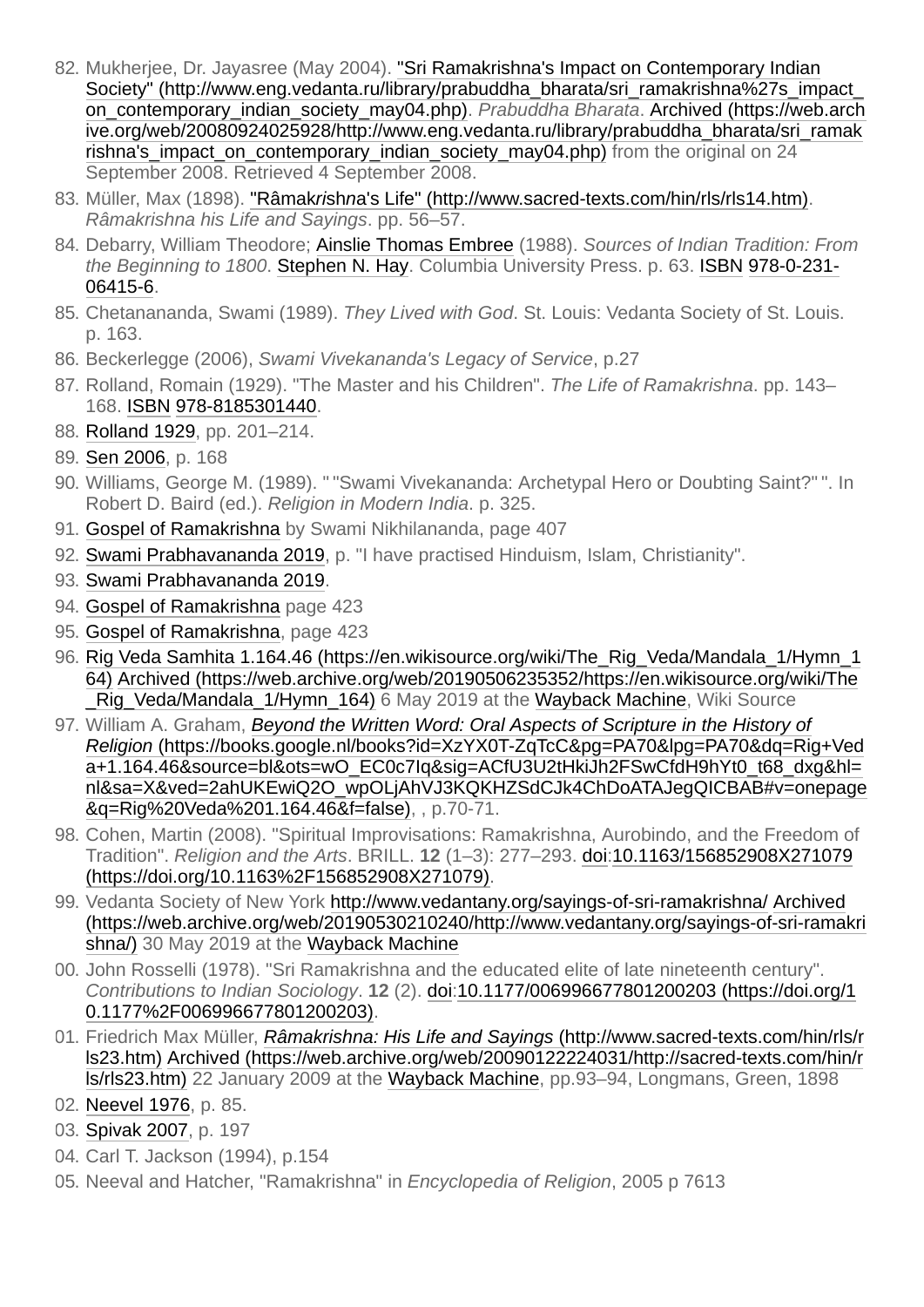- <span id="page-18-0"></span>06. Malcolm Maclean, A Translation of the *sri-sri-ramakrisna-kathamrita* with explanatory notes and critical introduction. University of Otago. Dunedin, New Zealand. September 1983. p vi
- <span id="page-18-1"></span>07. [Sen 2001,](#page-21-0) p. 32.
- <span id="page-18-2"></span>08. [Kripal 1995,](#page-21-9) p. 3.
- <span id="page-18-3"></span>09. [Gospel of Ramakrishna](https://en.wikipedia.org/wiki/Gospel_of_Ramakrishna) Preface
- <span id="page-18-4"></span>10. Hixon, Lex. "Introduction". *Great Swan*. p. xiii.
- <span id="page-18-5"></span>11. [Gospel of Ramakrishna](https://en.wikipedia.org/wiki/Gospel_of_Ramakrishna) page v
- <span id="page-18-6"></span>12. [Hixon 2002,](#page-21-8) p. xiv.
- <span id="page-18-7"></span>13. Malcolm Maclean, A Translation of the *sri-sri-ramakrisna-kathamrita* with explanatory notes and critical introduction. University of Otago. Dunedin, New Zealand. September 1983. p i–iv
- <span id="page-18-8"></span>14. [Kripal 1995,](#page-21-9) p. 4.
- <span id="page-18-9"></span>15. [Urban 1998.](#page-22-7)
- <span id="page-18-10"></span>16. Menon, Parvathi (1 November 1996). "A History of Modern India: Revivalist Movements and [Early Nationalism" \(https://web.archive.org/web/20100611020237/http://www.encyclopedia.co](https://web.archive.org/web/20100611020237/http://www.encyclopedia.com/doc/1P1-3127993.html) m/doc/1P1-3127993.html). *India Abroad*[. Archived from the original \(http://www.encyclopedia.c](http://www.encyclopedia.com/doc/1P1-3127993.html) om/doc/1P1-3127993.html) on 11 June 2010.
- <span id="page-18-11"></span>17. Chakrabarti, Arindam (November 1994). "*The dark mother flying kites* : Sri ramakrishna's metaphysic of morals". *[Sophia](https://en.wikipedia.org/wiki/Sophia_(journal))*. Springer Netherlands. **33** (3): 14–29. [doi:](https://en.wikipedia.org/wiki/Doi_(identifier))10.1007/BF02800488 [\(https://doi.org/10.1007%2FBF02800488\).](https://doi.org/10.1007%2FBF02800488)
- <span id="page-18-12"></span>18. [American Vedantist Issue #74, Summer 2018, Sri Ramakrishna – English Lessons \[1\] \(https://](https://americanvedantist.org/2018/articles/sri-ramakrishna-english-lessons/) americanvedantist.org/2018/articles/sri-ramakrishna-english-lessons/) Archived (https://web.ar [chive.org/web/20190817025603/https://americanvedantist.org/2018/articles/sri-ramakrishna-en](https://web.archive.org/web/20190817025603/https://americanvedantist.org/2018/articles/sri-ramakrishna-english-lessons/) glish-lessons/) 17 August 2019 at the [Wayback Machine](https://en.wikipedia.org/wiki/Wayback_Machine)
- <span id="page-18-13"></span>19. Hixon, Lex (1997). "Introduction". *Great Swan*[. Motilal Banarsidass. pp. xi. I](https://en.wikipedia.org/wiki/Special:BookSources/978-0-943914-80-0)[SBN](https://en.wikipedia.org/wiki/ISBN_(identifier)) 978-0- 943914-80-0.
- <span id="page-18-25"></span><span id="page-18-14"></span>20. Sen, Amiya P. (June 2006). "Sri Ramakrishna, the *Kathamrita* and the Kolkata middle classes: an old problematic revisited". *Postcolonial Studies*. **9** (2): 165–177. [doi](https://en.wikipedia.org/wiki/Doi_(identifier))[:10.1080/13688790600657835 \(https://doi.org/10.1080%2F13688790600657835\)](https://doi.org/10.1080%2F13688790600657835).
- <span id="page-18-15"></span>21. [Isherwood, Christopher](https://en.wikipedia.org/wiki/Christopher_Isherwood) (1945). *Vedanta for the Western World: A Symposium on Vedanta*. Vedanta Press. p. 267. [ISBN](https://en.wikipedia.org/wiki/ISBN_(identifier)) [978-0-87481-000-4](https://en.wikipedia.org/wiki/Special:BookSources/978-0-87481-000-4).
- <span id="page-18-16"></span>22. Arindam Chakrabarti, "The Dark Mother Flying Kites: Sri Ramakrishna's Metaphysic of Morals" *Sophia*, 33 (3), 1994
- <span id="page-18-17"></span>23. Ramakrishna (1980). *The Gospel of Sri Ramakrishna, Mahendranath Gupta, Abridged ed., (tr.) [Swami Nikhilananda, 1974, pp.54 & 359, Ramakrishna-Vivekananda Center, NY](https://archive.org/details/gospelofsriramak00rama)* (https://archiv e.org/details/gospelofsriramak00rama). [ISBN](https://en.wikipedia.org/wiki/ISBN_(identifier)) [0911206027.](https://en.wikipedia.org/wiki/Special:BookSources/0911206027)
- <span id="page-18-18"></span>24. "Sri Ramakrisha The Great Master, by Swami Saradananda, (tr.) Swami Jagadananda, 5th ed., v.1, pp.558-561, Sri Ramakrishna Math, Madras" (http://www.chennaimath.org/istore/prod [uct/sri-ramakrishna-the-great-master/\). Archived \(https://web.archive.org/web/201603041030](http://www.chennaimath.org/istore/product/sri-ramakrishna-the-great-master/)[0](https://web.archive.org/web/20160304103006/http://www.chennaimath.org/istore/product/sri-ramakrishna-the-great-master/) 6/http://www.chennaimath.org/istore/product/sri-ramakrishna-the-great-master/) from the original on 4 March 2016. Retrieved 7 January 2016.
- <span id="page-18-19"></span>25. Neevel 1976, p. 82.
- <span id="page-18-20"></span>26. Y. Masih (2000). *A Comparative Study of Religions*. Motilal Banarsidass. p. 207.
- <span id="page-18-21"></span>27. Sumit Sarkar, " 'Kaliyuga', 'Chakri' and 'Bhakti': Ramakrishna and His Times," Economic and Political Weekly 27, 29 (18 July 1992): 1548–1550.
- <span id="page-18-22"></span>28. Beckerlegge,*Swami Vivekananda's Legacy of Service* pp.1–3
- <span id="page-18-23"></span>29. [Sen 2006,](#page-18-25) p. 165
- <span id="page-18-24"></span>30. [Ramakrishna-Vivekananda Center of New York. \(1996\). Sri Ramakrishna Tributes \(http://www.](http://www.ramakrishna.org/rmk_trib.htm) ramakrishna.org/rmk\_trib.htm) Archived (https://web.archive.org/web/20130122181815/http://r amakrishna.org/rmk trib.htm) 22 January 2013 at the Wayback Machine.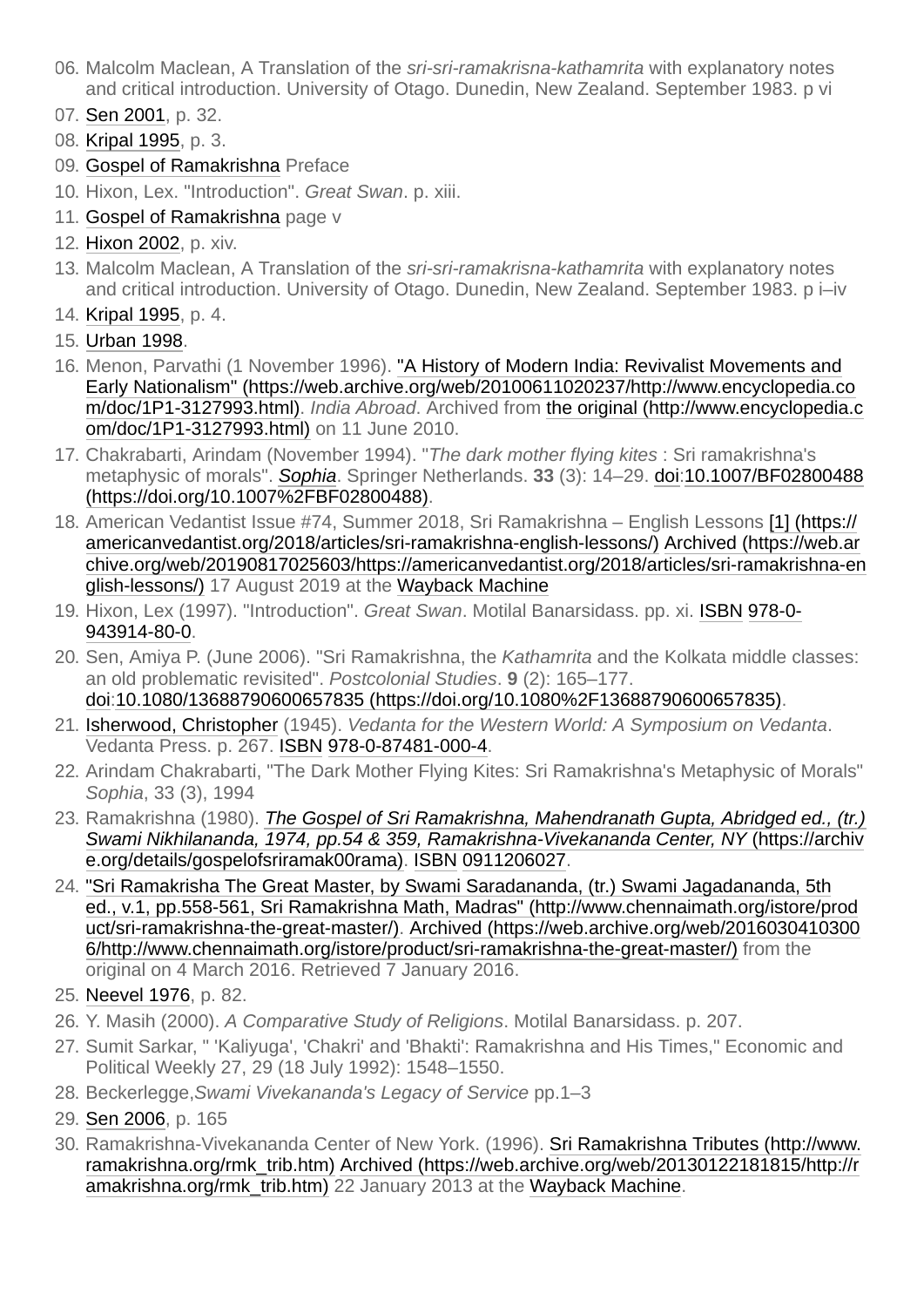- <span id="page-19-0"></span>31. [Katheleen M O'Connell. Utsav-Celebration: Tagore's Approach to Cultivating the Human Spirit](http://www.parabaas.com/rabindranath/articles/pKathleen_Utsav.html) and the Study of Religion (http://www.parabaas.com/rabindranath/articles/pKathleen\_Utsav.ht ml) [Archived \(https://web.archive.org/web/20110908063153/http://parabaas.com/rabindranath/](https://web.archive.org/web/20110908063153/http://parabaas.com/rabindranath/articles/pKathleen_Utsav.html) articles/pKathleen Utsav.html) 8 September 2011 at the [Wayback Machine.](https://en.wikipedia.org/wiki/Wayback_Machine)
- <span id="page-19-1"></span>32. [Max Muller, The Life and Sayings of Ramakrishna, page 10 1898 \(https://archive.org/details/ra](https://archive.org/details/ramakrishnahisli025100mbp/page/n17) makrishnahisli025100mbp/page/n17)
- <span id="page-19-2"></span>33. Sarkar 1999, p. 15, 293.
- <span id="page-19-3"></span>34. Sil, Narasingha P. (1993). "Vivekānanda's Rāmakṛṣṇa: An Untold Story of Mythmaking and [Propaganda" \(https://semanticscholar.org/paper/9e13f09fa0d8a4da754fb132bc4f6b19fae5e9b](https://semanticscholar.org/paper/9e13f09fa0d8a4da754fb132bc4f6b19fae5e9b8) 8). *Numen*. **40** [\(1\): 38–62.](https://doi.org/10.1163%2F156852793X00040) [do](https://en.wikipedia.org/wiki/Doi_(identifier))[i:10.1163/156852793X00040 \(https://doi.org/10.1163%2F156852](https://doi.org/10.1163%2F156852793X00040) 793X00040). [JSTOR](https://en.wikipedia.org/wiki/JSTOR_(identifier)) [3270397 \(https://www.jstor.org/stable/3270397\).](https://www.jstor.org/stable/3270397)
- <span id="page-19-4"></span>35. [McDaniel 2011](#page-21-11), p. 54.
- <span id="page-19-5"></span>36. McLean, Malcolm, "Kali's Child: The Mystical and Erotic in the Life and Teachings of [Ramakrishna." \(http://www.articlearchives.com/humanities-social-science/religion/1048640-1.h](http://www.articlearchives.com/humanities-social-science/religion/1048640-1.html) tml) *The Journal of the American Oriental Society* Tuesday, 1 July 1997 Archived (https://web. [archive.org/web/20120428202112/http://www.articlearchives.com/humanities-social-science/re](https://web.archive.org/web/20120428202112/http://www.articlearchives.com/humanities-social-science/religion/1048640-1.html) ligion/1048640-1.html) 28 April 2012 at the [Wayback Machine](https://en.wikipedia.org/wiki/Wayback_Machine)
- <span id="page-19-6"></span>37. Olson, Carl (1998). "Vivekānanda and Rāmakṛṣṇa Face to Face: An Essay on the Alterity of a Saint". *International Journal of Hindu Studies*. **2** (1): 43–66. [doi:](https://en.wikipedia.org/wiki/Doi_(identifier))10.1007/s11407-998-0008-2 (h [ttps://doi.org/10.1007%2Fs11407-998-0008-2\). JSTOR](https://doi.org/10.1007%2Fs11407-998-0008-2) 20106536 (https://www.jstor.org/stable/ 20106536).
- <span id="page-19-7"></span>38. [Tyagananda & Vrajaprana 2010](#page-22-8), p. 172
- <span id="page-19-8"></span>39. Sumit Sarkar, "Post-modernism and the Writing of History" *Studies in History* 1999; 15; 293
- <span id="page-19-9"></span>40. [Sen 2006.](#page-18-25)
- <span id="page-19-10"></span>41. [Sen \(2001\),](#page-21-0) p. 22.
- <span id="page-19-11"></span>42. Roland, Alan (October 2004). "Ramakrishna: Mystical, Erotic, or Both?". *Journal of Religion and Health*. **37**[: 31–36.](https://doi.org/10.1023%2FA%3A1022956932676) [do](https://en.wikipedia.org/wiki/Doi_(identifier))[i:10.1023/A:1022956932676 \(https://doi.org/10.1023%2FA%3A1022](https://doi.org/10.1023%2FA%3A1022956932676) 956932676).
- <span id="page-19-12"></span>43. *The Analyst and the Mystic* (1991)
- <span id="page-19-13"></span>44. [Sil 1998](#page-22-9).
- <span id="page-19-14"></span>45. [Jonte-Pace 2003,](#page-21-12) p. 94.
- <span id="page-19-15"></span>46. "Oceanic Feeling" by Henri Vermorel and Madeleline Vermoral in *International Dictionary of Psychoanalysis* [\[2\] \(http://www.enotes.com/psychoanalysis-encyclopedia/oceanic-feeling\)](http://www.enotes.com/psychoanalysis-encyclopedia/oceanic-feeling) [Archived \(https://web.archive.org/web/20090411121930/http://www.enotes.com/psychoanalysi](https://web.archive.org/web/20090411121930/http://www.enotes.com/psychoanalysis-encyclopedia/oceanic-feeling) s-encyclopedia/oceanic-feeling) 11 April 2009 at the [Wayback Machine](https://en.wikipedia.org/wiki/Wayback_Machine)
- <span id="page-19-16"></span>47. *The Enigma of the Oceanic Feeling: Revisioning the Psychoanalytic Theory of Mysticism* By William Barclay Parsons, Oxford University Press US, 1999 [ISBN](https://en.wikipedia.org/wiki/ISBN_(identifier)) [0-19-511508-2](https://en.wikipedia.org/wiki/Special:BookSources/0-19-511508-2), p 37
- <span id="page-19-17"></span>48. Marianna Torgovnick (1998). *Primitive Passion: Men, Women, and the Quest for Ecstasy*. University of Chicago Press. p. 12.
- <span id="page-19-18"></span>49. Parsons 1999, 14
- <span id="page-19-19"></span>50. **Cite error: The named reference parsons\_133 was invoked but never defined (see the [help page](https://en.wikipedia.org/wiki/Help:Cite_errors/Cite_error_references_no_text)).**
- <span id="page-19-20"></span>51. **Cite error: The named reference sk was invoked but never defined (see the [help page](https://en.wikipedia.org/wiki/Help:Cite_errors/Cite_error_references_no_text)).**
- <span id="page-19-21"></span>52. Hawley, John Stratton (June 2004). "The Damage of Separation: Krishna's Loves and Kali's Child". *Journal of the American Academy of Religion*. **72** (2): 369–393. [do](https://en.wikipedia.org/wiki/Doi_(identifier))[i:](https://pubmed.ncbi.nlm.nih.gov/20681099)[10.1093/jaarel/lfh034 \(https://doi.org/10.1093%2Fjaarel%2Flfh034\)](https://doi.org/10.1093%2Fjaarel%2Flfh034)[. P](https://pubmed.ncbi.nlm.nih.gov/20681099)[MID](https://en.wikipedia.org/wiki/PMID_(identifier)) 20681099 (http s://pubmed.ncbi.nlm.nih.gov/20681099).
- <span id="page-19-22"></span>53. [McDaniel 2011](#page-21-11), p. 53.
- <span id="page-19-23"></span>54. Balagangadhara 2008.
- <span id="page-19-24"></span>55. [Parsons 2005](#page-21-13), p. 7479.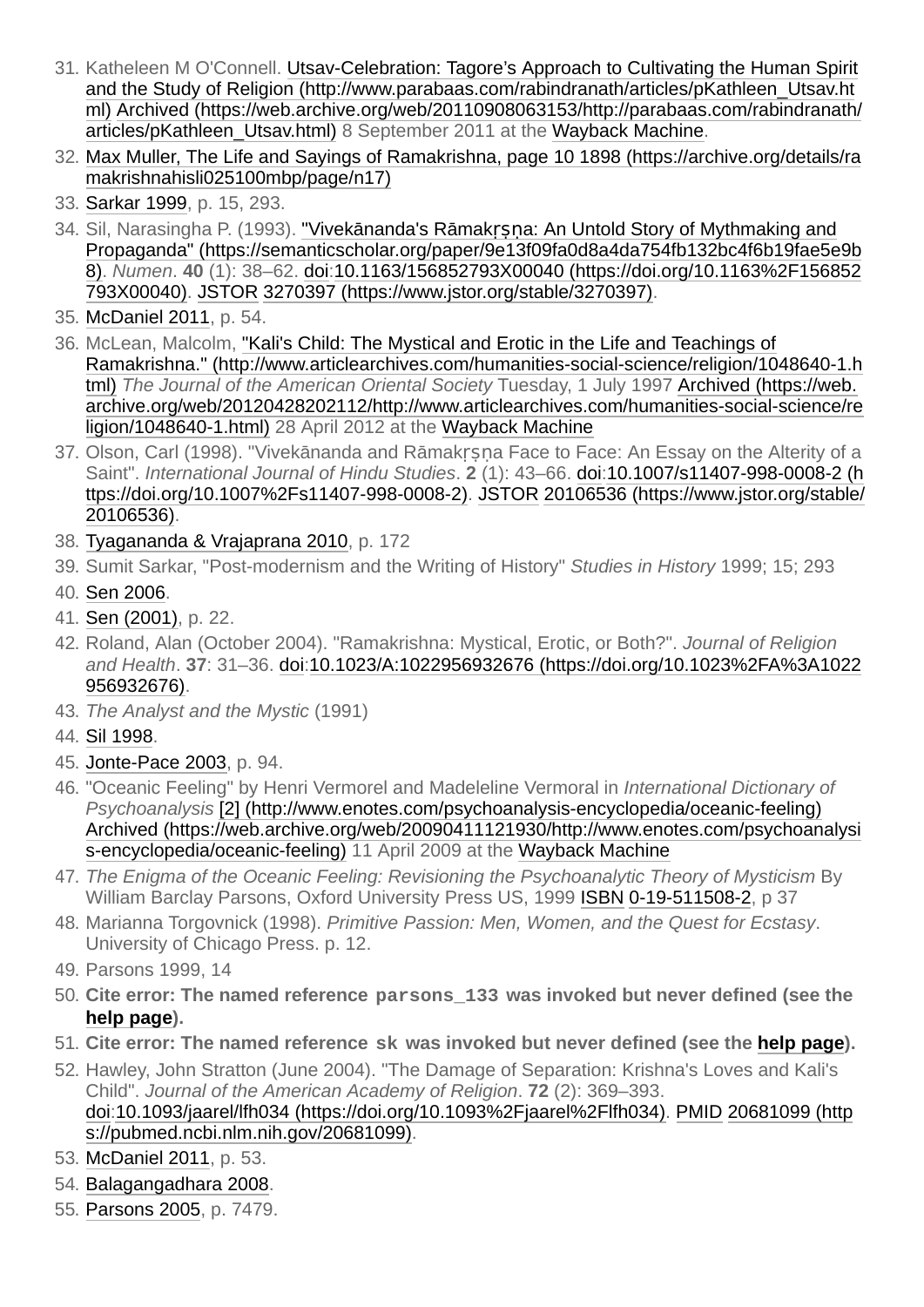- <span id="page-20-1"></span>56. Parsons 1999, 135–136
- <span id="page-20-2"></span>57. Roland, Alan. (2007) *The Uses (and Misuses) Of Psychoanalysis in South Asian Studies: Mysticism and Child Development*. Invading the Sacred: An Analysis of Hinduism Studies in America. Delhi, India: Rupa & Co. [ISBN](https://en.wikipedia.org/wiki/ISBN_(identifier)) [978-81-291-1182-1](https://en.wikipedia.org/wiki/Special:BookSources/978-81-291-1182-1)
- 58. [Raab 1995,](#page-21-14) pp. 321–341.
- <span id="page-20-3"></span>59. *Invading the Sacred*, p.152-168
- <span id="page-20-4"></span>60. [Atmajnanananda 1997](#page-20-14).
- 61. [Kripal 1995,](#page-21-9) p. 281; 277–287.
- <span id="page-20-5"></span>62. [Tyagananda & Vrajaprana 2010](#page-22-8), p. 243.
- 63. [Tyagananda & Vrajaprana 2010](#page-22-8), pp. 256–257.
- <span id="page-20-7"></span>64. Chaterjee 1993, pp. 68–69
- <span id="page-20-8"></span>65. Carl T. Jackson (1994), pp. 20–21.
- <span id="page-20-6"></span>66. See:p.127 and "Interpretation in Cross-Cultural Contexts". In [Tyagananda & Vrajaprana 2010](#page-22-8)

### <span id="page-20-0"></span>**Sources**

- <span id="page-20-12"></span>Adiswarananda, Swami (2005), *The Spiritual Quest and the Way of Yoga: The Goal, the Journey and the Milestones*
- <span id="page-20-14"></span>Atmajnanananda, Swami (August 1997). "Scandals, cover-ups, and other imagined occurrences in the life of Ramakrishna: An examination of Jeffrey Kripal's Kali's child". *International Journal of Hindu Studies*. Netherlands: Springer. **1** (2): 401–420. [doi](https://en.wikipedia.org/wiki/Doi_(identifier))[:10.1007/s11407-997-0007-8 \(https://doi.org/10.1007%2Fs11407-997-0007-8\)](https://doi.org/10.1007%2Fs11407-997-0007-8).
- Balagangadhara, S. N.; Claerhout, Sarah (2008). "Are Dialogues Antidotes to Violence? Two [Recent Examples from Hinduism Studies" \(http://www.jsri.ro/new/?download=19\\_balagangadh](http://www.jsri.ro/new/?download=19_balagangadhara_claerhout.pdf) ara\_claerhout.pdf) (PDF). *Journal for the Study of Religions and Ideologies*. **7** (19): 118–143.
- Beckerlegge, Gwilym (March 2006). *Swami Vivekananda's Legacy of Service*. Oxford University Press. [ISBN](https://en.wikipedia.org/wiki/ISBN_(identifier)) [978-0-19-567388-3.](https://en.wikipedia.org/wiki/Special:BookSources/978-0-19-567388-3)
- <span id="page-20-13"></span>■ [Bennett, A.E. \(1962\). "Psychiatric aspects of psychomotor epilepsy" \(https://www.ncbi.nlm.nih.](https://www.ncbi.nlm.nih.gov/pmc/articles/PMC1575714) gov/pmc/articles/PMC1575714). *Calif Med*. **97**: 346–9. [PMC](https://en.wikipedia.org/wiki/PMC_(identifier)) 1575714 (https://www.ncbi.nlm.ni h.gov/pmc/articles/PMC1575714). [PMID](https://en.wikipedia.org/wiki/PMID_(identifier)) [13967457 \(https://pubmed.ncbi.nlm.nih.gov/1396745](https://www.ncbi.nlm.nih.gov/pmc/articles/PMC1575714) 7).
- Bhattacharyya, Somnath. "Kali's Child: Psychological And Hermeneutical Problems" (https://w eb.archive.org/web/20071004094718/http://www.infinityfoundation.com/mandala/s\_rv/s\_rv\_bh [a](http://www.infinityfoundation.com/mandala/s_rv/s_rv_bhatt_kali_frameset.htm)tt kali frameset.htm). Infinity Foundation. Archived from the original (http://www.infinityfounda tion.com/mandala/s\_rv/s\_rv\_bhatt\_kali\_frameset.htm) on 4 October 2007. Retrieved 15 March 2008.
- <span id="page-20-11"></span>**Bhawuk, Dharm P.S. (February 2003). "Culture's influence on creativity: the case of Indian** spirituality". *International Journal of Intercultural Relations*. Elsevier. **27** (1): 8. [do](https://en.wikipedia.org/wiki/Doi_(identifier))[i:10.1016/S0147-1767\(02\)00059-7 \(https://doi.org/10.1016%2FS0147-1767%2802%290005](https://doi.org/10.1016%2FS0147-1767%2802%2900059-7) 9-7).
- Brodd, Jeffrey; Sobolewski, Gregory (2003). *World Religions: A Voyage of Discovery*. Saint Mary's Press.
- <span id="page-20-10"></span>Chatterjee, Partha (1993), *The Nation and Its Fragments: Colonial and Postcolonial Histories*, Princeton University Press, p. 296, [ISBN](https://en.wikipedia.org/wiki/ISBN_(identifier)) [978-0-691-01943-7](https://en.wikipedia.org/wiki/Special:BookSources/978-0-691-01943-7)
- <span id="page-20-9"></span>Clarke, Peter Bernard (2006). *New Religions in Global Perspective*. Routledge.
- [Feuerstein, Georg](https://en.wikipedia.org/wiki/Georg_Feuerstein) (2002). *The Yoga Tradition*. Motilal Banarsidass.
- [Gupta, Mahendranath \("M."\)](https://en.wikipedia.org/wiki/Swami_Nikhilananda); Nikhilananda, Swami (1942). *The Gospel of Sri Ramakrishna* (htt [p://www.belurmath.org/gospel/\). Ramakrishna-Vivekananda Center. ISBN](http://www.belurmath.org/gospel/) [0-911206-01-9.](https://en.wikipedia.org/wiki/Special:BookSources/0-911206-01-9)
- [Gupta, Mahendranath \("M."\); Dharm Pal Gupta \(2001\).](http://www.kathamrita.org/) *Sri Sri Ramakrishna Kathamrita* (http:// www.kathamrita.org/). Sri Ma Trust. [ISBN](https://en.wikipedia.org/wiki/ISBN_(identifier)) [978-81-88343-00-3](https://en.wikipedia.org/wiki/Special:BookSources/978-81-88343-00-3).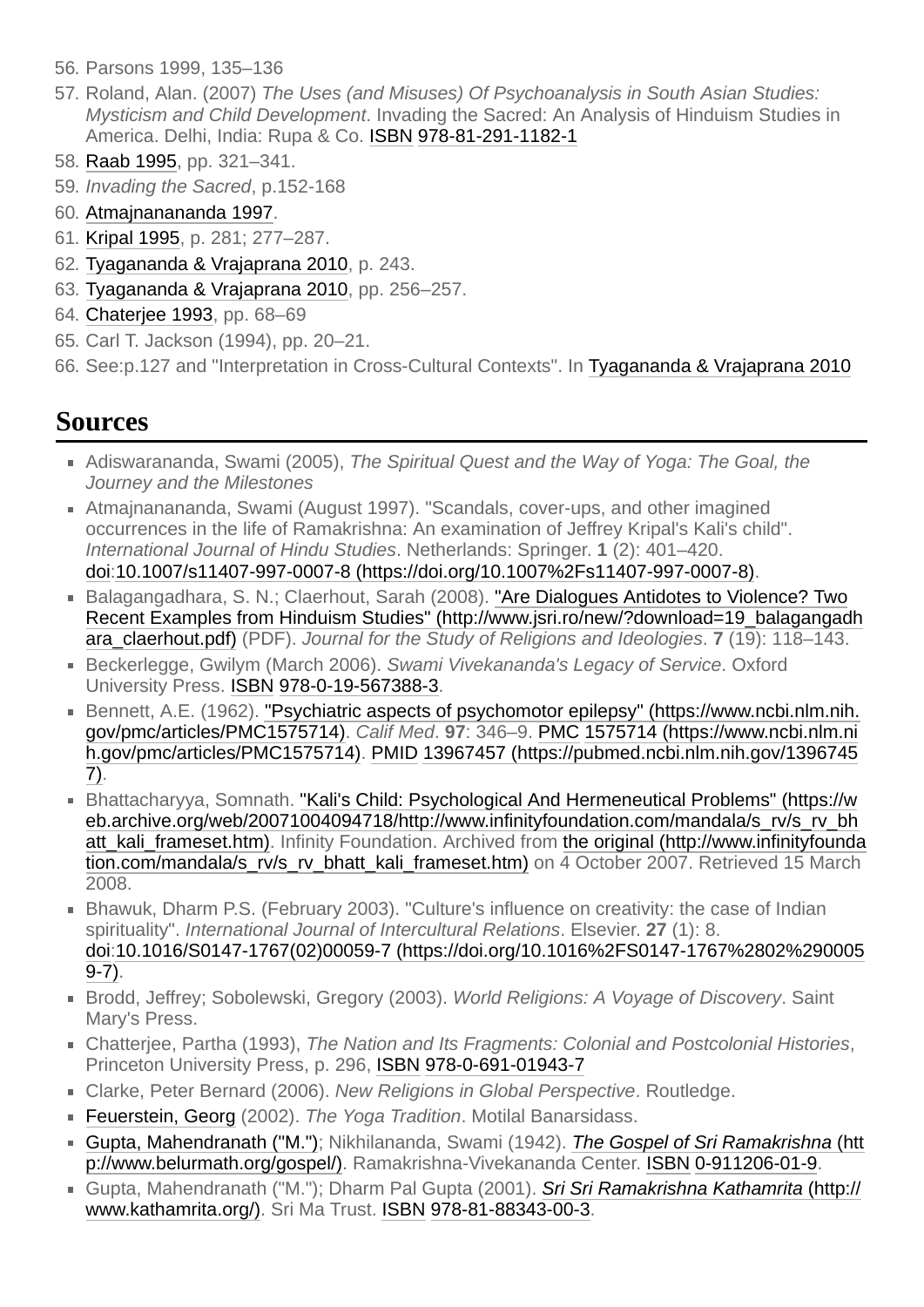- <span id="page-21-2"></span>■ Harding, Elizabeth U. (1998). *Kali, the Dark Goddess of Dakshineswar*. Motilal Banarsidass. [ISBN](https://en.wikipedia.org/wiki/ISBN_(identifier)) [81-208-1450-9](https://en.wikipedia.org/wiki/Special:BookSources/81-208-1450-9).
- <span id="page-21-1"></span>[Heehs, Peter](https://en.wikipedia.org/wiki/Peter_Heehs) (2002). "Ramakrishna Paramahamsa". *Indian Religions*. Orient Blackswan.
- <span id="page-21-8"></span>[Hixon, Lex](https://en.wikipedia.org/wiki/Lex_Hixon) (2002). *Great Swan: Meetings With Ramakrishna*. Burdett, N.Y.: Larson Publications. [ISBN](https://en.wikipedia.org/wiki/ISBN_(identifier)) [0-943914-80-9.](https://en.wikipedia.org/wiki/Special:BookSources/0-943914-80-9)
- <span id="page-21-5"></span>[Isherwood, Christopher](https://en.wikipedia.org/wiki/Christopher_Isherwood) (1980). *Ramakrishna and His Disciples* (https://archive.org/details/ram [akrishnahisdi0000ishe\). Hollywood, Calif: Vedanta Press. ISBN](https://archive.org/details/ramakrishnahisdi0000ishe) [0-87481-037-X](https://en.wikipedia.org/wiki/Special:BookSources/0-87481-037-X). (reprint, orig. 1965)
- <span id="page-21-3"></span>Jackson, Carl T. (1994). *Vedanta for the West*. Indiana University Press. [ISBN](https://en.wikipedia.org/wiki/ISBN_(identifier)) [0-253-33098-X](https://en.wikipedia.org/wiki/Special:BookSources/0-253-33098-X).
- <span id="page-21-7"></span>Jestice, Phyllis G. (2004). *Holy People of the World: A Cross-cultural Encyclopedia* (https://boo [ks.google.com/books?id=H5cQH17-HnMC&pg=PR43\). ABC-CLIO. ISBN](https://books.google.com/books?id=H5cQH17-HnMC&pg=PR43) [978-1-57607-355-1](https://en.wikipedia.org/wiki/Special:BookSources/978-1-57607-355-1).
- <span id="page-21-12"></span>Jonte-Pace, Diane Elizabeth (2003). "Freud as interpreter of religious texts and practices". *Teaching Freud*. Oxford University Press US. p. 94.
- <span id="page-21-4"></span>[Katrak, Sarosh M. \(2006\). "An eulogy for Prof. Anil D. Desai" \(http://www.annalsofian.org/articl](http://www.annalsofian.org/article.asp?issn=0972-2327;year=2006;volume=9;issue=4;spage=253;epage=254;aulast=Katrak) e.asp?issn=0972-2327;year=2006;volume=9;issue=4;spage=253;epage=254;aulast=Katrak). *Annals of Indian Academy of Neurology*. **9** (4): 253–254.
- <span id="page-21-9"></span>[Kripal, Jeffery J.](https://en.wikipedia.org/wiki/Jeffrey_J._Kripal) (1995), *[Kali's Child: The Mystical and the Erotic in the Life and Teachings of](https://en.wikipedia.org/wiki/Kali%27s_Child:_The_Mystical_and_the_Erotic_in_the_Life_and_Teachings_of_Ramakrishna) Ramakrishna*, University of Chicago Press
- <span id="page-21-11"></span>McDaniel, June (2011). "Book Review: "Interpreting Ramakrishna: Kali's Child Revisited" ". *Journal of Hindu-Christian Studies*. **24**[.](https://doi.org/10.7825%2F2164-6279.1489) [do](https://en.wikipedia.org/wiki/Doi_(identifier))[i:10.7825/2164-6279.1489 \(https://doi.org/10.7825%](https://doi.org/10.7825%2F2164-6279.1489) 2F2164-6279.1489).
- [Müller, Max](https://en.wikipedia.org/wiki/Max_M%C3%BCller) (1898). *Ramakrishna: His Life and Sayings* (http://www.sacred-texts.com/hin/rls/in [dex.htm\). Great Britain: LONGMANS, GREEN, AND CO. ISBN](http://www.sacred-texts.com/hin/rls/index.htm) [81-7505-060-8.](https://en.wikipedia.org/wiki/Special:BookSources/81-7505-060-8)
- Neevel, Walter G.; Smith, Bardwell L. (1976). "The Transformation of Ramakrishna". *Hinduism: New Essays in the History of Religions*. Brill Archive.
- <span id="page-21-13"></span>■ Parsons, William B. (2005), "Psychology", in Jones, Lindsay (ed.), *MacMillan Encyclopedia of Religion*, MacMillan
- <span id="page-21-14"></span>■ Raab, Kelley Ann (1995). "Is There Anything Transcendent about Transcendence? A Philosophical and Psychological Study of Ramakrishna". *Journal of the American Academy of Religion*. London: Oxford University Press. **63** (2): 321–341. [doi](https://en.wikipedia.org/wiki/Doi_(identifier)):10.1093/jaarel/LXIII.2.321 (htt [ps://doi.org/10.1093%2Fjaarel%2FLXIII.2.321\). JSTOR](https://doi.org/10.1093%2Fjaarel%2FLXIII.2.321) 1465404 (https://www.jstor.org/stable/1 465404).
- [Rajagopalachari, Chakravarti](https://en.wikipedia.org/wiki/C._Rajagopalachari) (1973). *Sri Ramakrishna Upanishad*. Vedanta Press. [ASIN](https://en.wikipedia.org/wiki/ASIN_(identifier)) [B0007J1DQ4 \(https://www.amazon.com/dp/B0007J1DQ4\)](https://www.amazon.com/dp/B0007J1DQ4).
- Ramaswamy, Krishnan; Antonio de Nicolas (2007). *Invading the Sacred: An Analysis of Hinduism Studies in America*. Delhi, India: Rupa & Co. [ISBN](https://en.wikipedia.org/wiki/ISBN_(identifier)) [978-81-291-1182-1.](https://en.wikipedia.org/wiki/Special:BookSources/978-81-291-1182-1)
- [Rolland, Romain](https://en.wikipedia.org/wiki/Romain_Rolland) (1929). *The Life of Ramakrishna*. Vedanta Press. [ISBN](https://en.wikipedia.org/wiki/ISBN_(identifier)) [978-81-85301-44-0](https://en.wikipedia.org/wiki/Special:BookSources/978-81-85301-44-0).
- <span id="page-21-10"></span>Swami Prabhavananda (2019), *Religion in Practice*, Routledge
- Saradananda, Swami; Jagadananda, Swami (1952), *Sri Ramakrishna The Great Master*, Sri Ramakrishna Math, [ASIN](https://en.wikipedia.org/wiki/ASIN_(identifier)) [B000LPWMJQ \(https://www.amazon.com/dp/B000LPWMJQ\)](https://www.amazon.com/dp/B000LPWMJQ)
- [Saradananda, Swami;](https://en.wikipedia.org/wiki/Swami_Saradananda) Chetanananda, Swami (2003). *Sri Ramakrishna and His Divine Play*. St. Louis: Vedanta Society. [ISBN](https://en.wikipedia.org/wiki/ISBN_(identifier)) [978-0-916356-81-1](https://en.wikipedia.org/wiki/Special:BookSources/978-0-916356-81-1).
- <span id="page-21-6"></span>Schneiderman, Leo (1969). "Ramakrishna: Personality and Social Factors in the Growth of a Religious Movement". *Journal for the Scientific Study of Religion*. London: Blackwell Publishing. **8** (1): 60–71. [doi:](https://en.wikipedia.org/wiki/Doi_(identifier))[10.2307/1385254 \(https://doi.org/10.2307%2F1385254\)](https://doi.org/10.2307%2F1385254). [JSTOR](https://en.wikipedia.org/wiki/JSTOR_(identifier)) [1385254 \(https://www.jstor.org/stable/1385254\).](https://www.jstor.org/stable/1385254)
- <span id="page-21-0"></span>Sen, Amiya P. (2001). *Three essays on Sri Ramakrishna and his times*. Indian Institute of Advanced Study. [ISBN](https://en.wikipedia.org/wiki/ISBN_(identifier)) [8185952876.](https://en.wikipedia.org/wiki/Special:BookSources/8185952876)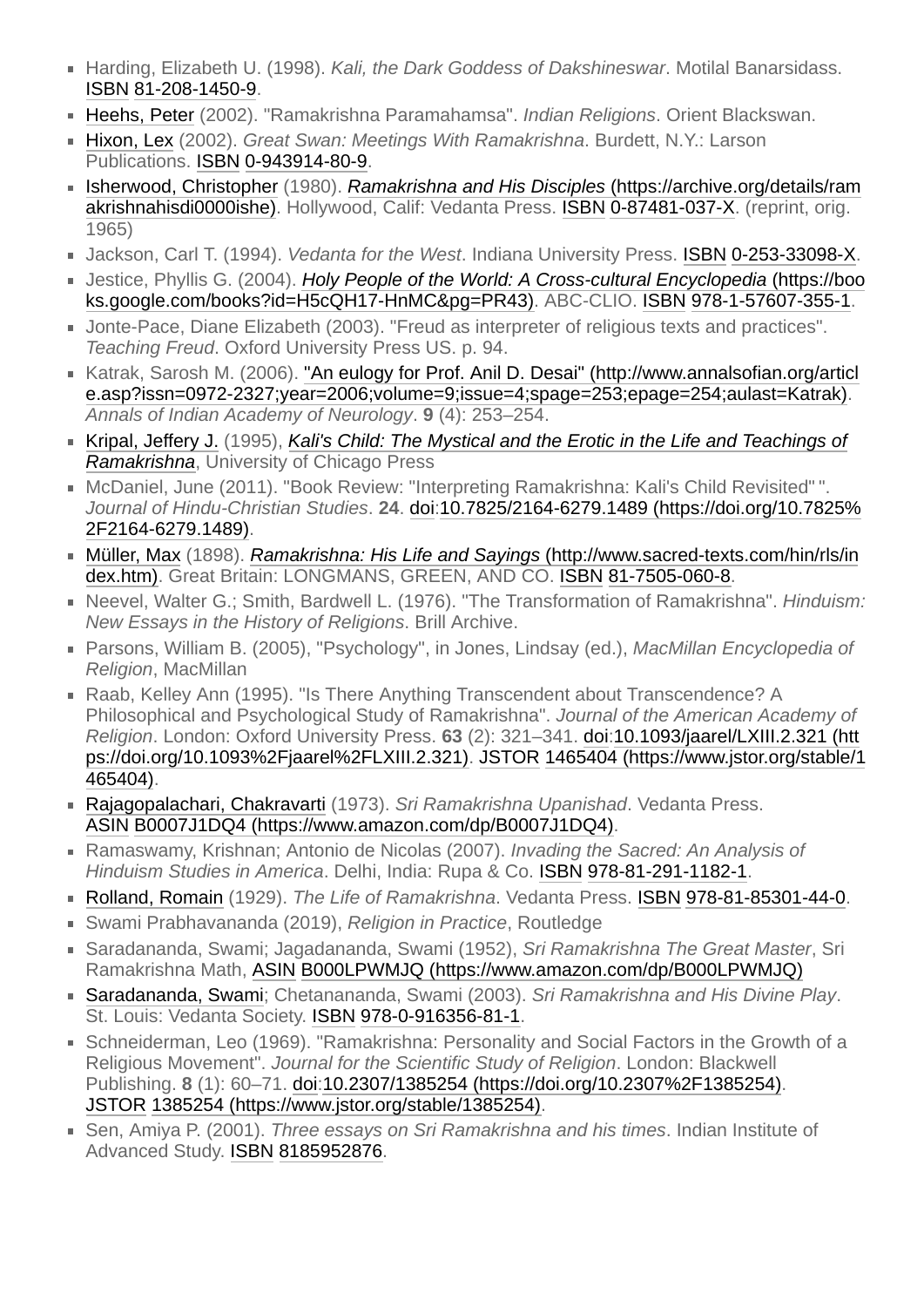- Sen, Amiya P. (June 2006). "Sri Ramakrishna, the *Kathamrita* and the Calcutta middle classes: an old problematic revisited". *Postcolonial Studies*. **9** (2): 165–177. [doi](https://en.wikipedia.org/wiki/Doi_(identifier))[:10.1080/13688790600657835 \(https://doi.org/10.1080%2F13688790600657835\)](https://doi.org/10.1080%2F13688790600657835).
- <span id="page-22-9"></span>Sil, Narasingha (1998). *Ramakrishna Revisited*. Lanham: University Press of America. [ISBN](https://en.wikipedia.org/wiki/ISBN_(identifier)) [978-0761810520](https://en.wikipedia.org/wiki/Special:BookSources/978-0761810520).
- Sen, Amiya P. (2010). *Ramakrishna Paramahamsa: Sadhaka of Dakshineswar (https://books.g* [oogle.com/books?id=19HUeX3JygwC&pg=PT56\). Penguin Books Limited. ISBN](https://books.google.com/books?id=19HUeX3JygwC&pg=PT56) 978-81-8475- 250-2.
- <span id="page-22-2"></span>■ Smart, Ninian (28 June 1998). *The World's Religions* (https://books.google.com/books?id=cC3 [uYLZJ8ZgC\). Cambridge University Press. ISBN](https://books.google.com/books?id=cC3uYLZJ8ZgC) [978-0-521-63748-0](https://en.wikipedia.org/wiki/Special:BookSources/978-0-521-63748-0).
- <span id="page-22-3"></span>Smith, Bardwell L. (1976). *Hinduism: New Essays in the History of Religions*. Brill Archive.
- <span id="page-22-5"></span>Smith, Bardwell L. (1982), *Hinduism: New Essays in the History of Religions*, BRILL
- [Spivak, Gayatri Chakravorty](https://en.wikipedia.org/wiki/Gayatri_Chakravorty_Spivak) (2008). *Other Asias*. Wiley-Blackwell. [ISBN](https://en.wikipedia.org/wiki/ISBN_(identifier)) [978-1-405-10206-3.](https://en.wikipedia.org/wiki/Special:BookSources/978-1-405-10206-3)
- <span id="page-22-8"></span>Tyagananda; Vrajaprana (2010). *Interpreting Ramakrishna: Kali's Child Revisited* (http://www.i [nterpretingramakrishna.com/\). Delhi: Motilal Banarsidass. p. 410. ISBN](http://www.interpretingramakrishna.com/) [978-81-208-3499-6.](https://en.wikipedia.org/wiki/Special:BookSources/978-81-208-3499-6)
- <span id="page-22-7"></span>Urban, Hugh (1998). "Review of Kripal's "Kālī's Child: The Mystical and the Erotic in the Life and Teachings of Ramakrishna" ". *The Journal of Religion*. **78** (2): 318–320. [do](https://en.wikipedia.org/wiki/Doi_(identifier))[i:](https://www.jstor.org/stable/1205982)[10.1086/490220 \(https://doi.org/10.1086%2F490220\)](https://doi.org/10.1086%2F490220)[. J](https://www.jstor.org/stable/1205982)[STOR](https://en.wikipedia.org/wiki/JSTOR_(identifier)) 1205982 (https://www.jstor.o rg/stable/1205982).
- <span id="page-22-6"></span>Vivekananda (2005), *Prabuddha Bharata*, **110**, Advaita Ashrama
- <span id="page-22-4"></span>Zaleski, Philip (2006). "The Ecstatic". *Prayer: A History*. Mariner Books.

## <span id="page-22-0"></span>**Further reading**

- Gupta, Mahendranath, *The Gospel of Sri Ramakrishna*, translated by Swami Nikhilananda, Chennai: Sri Ramakrishna Math
- Neevel, Walter G.; Smith, Bardwell L. (1976). "The Transformation of Ramakrishna". *Hinduism: New Essays in the History of Religions*. Brill Archive.
- Sen, Amiya P. (2010). *Ramakrishna Paramahamsa: Sadhaka of Dakshineswar* (https://books.g [oogle.com/books?id=19HUeX3JygwC&pg=PT56\). Penguin Books Limited. ISBN](https://books.google.com/books?id=19HUeX3JygwC&pg=PT56) 978-81-8475- 250-2.
- Jeffrey J. Kripal (1995), *Kali's Child: The Mystical and the Erotic in the Life and Teachings of Ramakrishna*. First edition. University of Chicago Press.
- [Shourie, Arun](https://en.wikipedia.org/wiki/Arun_Shourie) (2017), *Two Saints: Speculations around and about Ramakrishna Paramahamsa and Ramana Maharishi.*, Harper Collins.
- Tyagananda; Vrajaprana (2010). *Interpreting Ramakrishna: Kali's Child Revisited* (http://www.i [nterpretingramakrishna.com/\). Delhi: Motilal Banarsidass. ISBN](http://www.interpretingramakrishna.com/) [978-81-208-3499-6](https://en.wikipedia.org/wiki/Special:BookSources/978-81-208-3499-6).
- Advaita Ashrama. *Ramakrishna on Himself*. Advaita Ashrama. [ISBN](https://en.wikipedia.org/wiki/ISBN_(identifier)) [978-81-7505-812-5.](https://en.wikipedia.org/wiki/Special:BookSources/978-81-7505-812-5)

## <span id="page-22-1"></span>**External links**

- [Ramakrishna \(https://curlie.org/Society/Religion\\_and\\_Spirituality/Hinduism/Gurus\\_and\\_Saints/](https://curlie.org/Society/Religion_and_Spirituality/Hinduism/Gurus_and_Saints/Sri_Ramakrishna,_Sri_Sharada_Devi,_and_Swami_Vivekananda/) Sri Ramakrishna, Sri Sharada Devi, and Swami Vivekananda/) at [Curlie](https://en.wikipedia.org/wiki/Curlie)
- [Works by or about Ramakrishna \(https://archive.org/search.php?query=%28%28subject%3A%](https://archive.org/search.php?query=%28%28subject%3A%22Ramakrishna%22%20OR%20creator%3A%22Ramakrishna%22%20OR%20description%3A%22Ramakrishna%22%20OR%20title%3A%22Ramakrishna%22%29%20OR%20%28%221836-1886%22%20AND%20Ramakrishna%29%29%20AND%20%28-mediatype:software%29) 22Ramakrishna%22%20OR%20creator%3A%22Ramakrishna%22%20OR%20description%3 A%22Ramakrishna%22%20OR%20title%3A%22Ramakrishna%22%29%20OR%20%28%221 836-1886%22%20AND%20Ramakrishna%29%29%20AND%20%28-mediatype:software%29) at [Internet Archive](https://en.wikipedia.org/wiki/Internet_Archive)
- [Ramakrishna \(https://www.britannica.com/biography/Ramakrishna\)](https://www.britannica.com/biography/Ramakrishna) at *Encyclopædia Britannica*